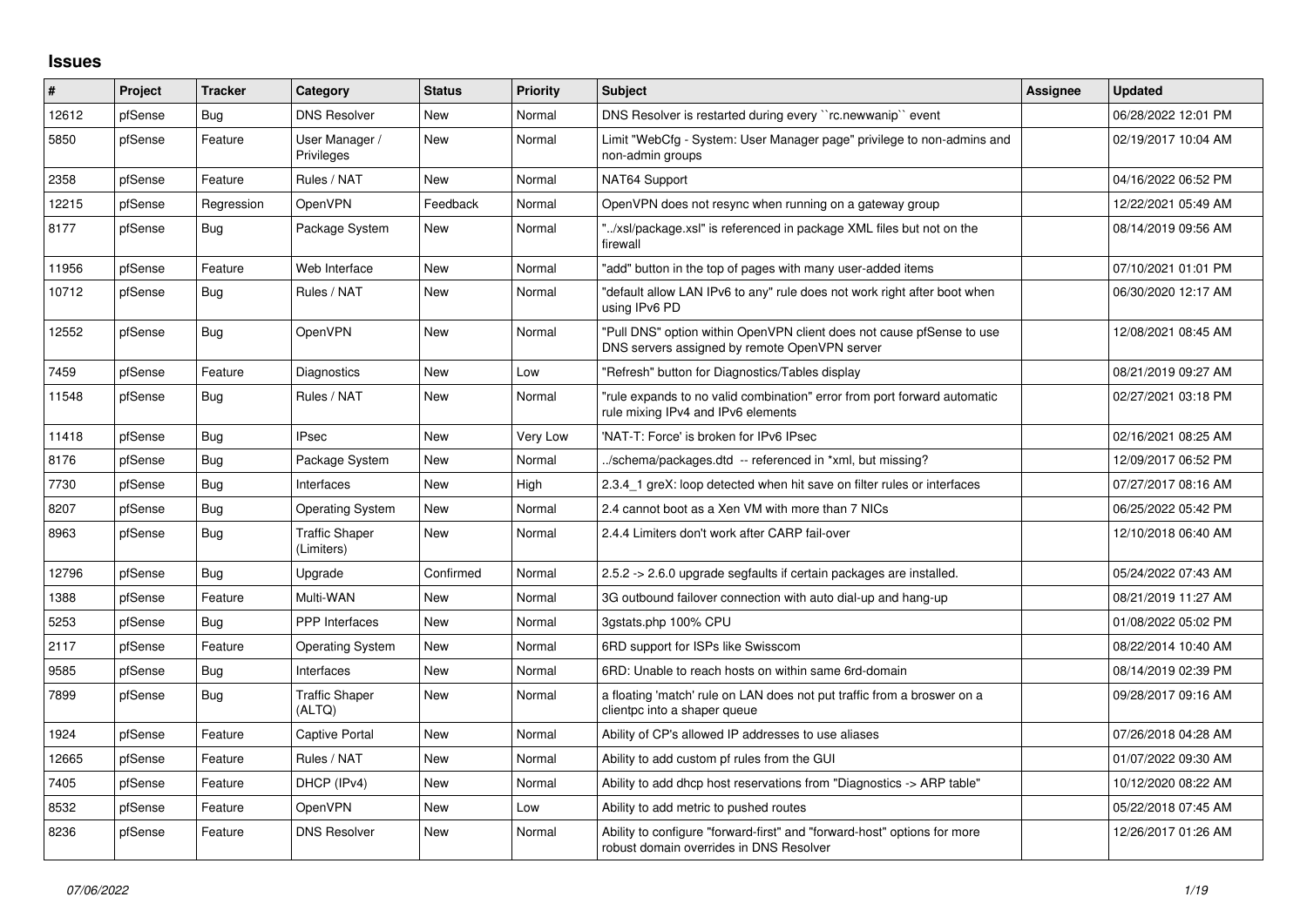| $\vert$ # | Project | <b>Tracker</b> | Category                        | <b>Status</b>                 | <b>Priority</b> | <b>Subject</b>                                                                               | <b>Assignee</b> | <b>Updated</b>      |
|-----------|---------|----------------|---------------------------------|-------------------------------|-----------------|----------------------------------------------------------------------------------------------|-----------------|---------------------|
| 2218      | pfSense | Feature        | CARP                            | New                           | Normal          | Ability to delay CARP master status at boot time                                             |                 | 03/03/2021 11:57 AM |
| 855       | pfSense | Feature        | Multi-WAN                       | New                           | Normal          | Ability to selectively kill states on gateways recovery                                      |                 | 03/11/2022 08:30 AM |
| 7495      | pfSense | Feature        | <b>DNS Resolver</b>             | New                           | Low             | Ability to set TTL for local for Unbound host overrides and dhcp leases                      |                 | 03/06/2018 09:46 AM |
| 628       | pfSense | Feature        | Web Interface                   | New                           | Low             | Ability to specify listen IP address of management services (SSH, web<br>interface)          |                 | 07/09/2021 01:21 PM |
| 3185      | pfSense | Feature        | DHCP (IPv6)                     | <b>New</b>                    | Normal          | Accommodate a DHCPv6 failover-like mechanism                                                 |                 | 11/24/2017 10:44 AM |
| 8285      | pfSense | Bug            | Web Interface                   | New                           | Normal          | Actions on stale data may result in catastrophic results                                     |                 | 01/16/2018 08:08 PM |
| 96        | pfSense | Feature        | Rules / NAT                     | New                           | Normal          | Add "All local networks" to source and destination drop down boxen in<br>firewall rules      |                 | 02/06/2016 04:53 AM |
| 12025     | pfSense | Todo           | Web Interface                   | New                           | Very Low        | Add 1:1 Validation to Notify Someone They are 1:1 NAT'ing an Interface<br>Address            |                 | 06/11/2021 10:05 AM |
| 5474      | pfSense | Feature        | Interfaces                      | <b>New</b>                    | Normal          | Add 802.1x configuration to wired interfaces.                                                |                 | 03/16/2016 04:32 PM |
| 4776      | pfSense | Feature        | Wireless                        | New                           | Normal          | Add 802.1x dynamic vlan support                                                              |                 | 10/02/2020 07:42 AM |
| 7888      | pfSense | Feature        | Package System                  | New                           | Normal          | Add a button in package manager GUI to upgrade all packages                                  |                 | 09/28/2017 05:50 AM |
| 7761      | pfSense | Feature        | Rules / NAT                     | New                           | Normal          | Add a way to match on IPv6 proto=0 (hop-by-hop header extension)                             |                 | 08/13/2019 03:49 PM |
| 6917      | pfSense | Feature        | Upgrade                         | New                           | Normal          | Add ability to choose from what IP/IFACE you search for updates                              |                 | 11/11/2016 09:51 AM |
| 6038      | pfSense | Feature        | Interfaces                      | New                           | Normal          | Add ability to configure which interface is chosen for defining hostname IP<br>in /etc/hosts |                 | 07/07/2017 09:56 AM |
| 12190     | pfSense | Feature        | Rules / NAT                     | New                           | Normal          | Add ability to reference ipv6 prefix in firewall rules and aliases                           |                 | 08/05/2021 01:47 PM |
| 12551     | pfSense | Feature        | <b>DNS Resolver</b>             | New                           | Low             | Add ability to set DNS resolver search domain list                                           |                 | 12/01/2021 11:18 AM |
| 12300     | pfSense | Feature        | Hardware / Drivers              | New                           | Normal          | Add Aquantia Atlantic driver to pfsense                                                      |                 | 09/14/2021 06:49 AM |
| 13304     | pfSense | Feature        | <b>Traffic Shaper</b><br>(ALTQ) | <b>Pull Request</b><br>Review | Normal          | Add Broadcom Netextreme II (bxe) to the altq capable check                                   |                 | 06/28/2022 12:01 PM |
| 12564     | pfSense | Feature        | Aliases / Tables                | <b>New</b>                    | Low             | add column to show that an Alias is in use by or not                                         |                 | 12/04/2021 07:25 PM |
| 10962     | pfSense | Feature        | Dynamic DNS                     | New                           | Normal          | Add Cpanel support for Dynamic DNS Clients                                                   |                 | 12/28/2020 01:56 PM |
| 10395     | pfSense | Feature        | Dashboard                       | New                           | Low             | Add Dashboard System Information support for more PC Engines APU<br>boards                   |                 | 02/17/2022 01:02 AM |
| 11369     | pfSense | Feature        | <b>Operating System</b>         | New                           | Low             | add Enabling IPv6 Source Address Validation support                                          |                 | 02/04/2021 10:03 AM |
| 3899      | pfSense | Feature        | Web Interface                   | New                           | Normal          | Add feature to allow reordering of <package> items in config.xml</package>                   |                 | 09/27/2014 04:40 PM |
| 7720      | pfSense | Feature        | Hardware / Drivers              | <b>New</b>                    | Normal          | Add general watchdog kernel modules (like ichwd) and watchdogd support<br>in the GUI.        |                 | 08/19/2019 01:20 PM |
| 8372      | pfSense | Feature        | Logging                         | New                           | Normal          | add gui setting to adjust refresh rate for dynamic firewall logs                             |                 | 08/14/2019 10:31 AM |
| 4628      | pfSense | Feature        | Web Interface                   | New                           | Normal          | Add GUI to manage loader tunables (e.g. loader.conf.local)                                   |                 | 09/16/2015 04:28 PM |
| 13244     | pfSense | Feature        | Web Interface                   | New                           | Normal          | Add help text under Timezone settings in the GUI                                             |                 | 06/03/2022 01:00 PM |
| 6412      | pfSense | Feature        | <b>Operating System</b>         | New                           | Normal          | Add includedir directive for /var/etc/xinet.d to xinetd configuration                        |                 | 08/13/2019 01:23 PM |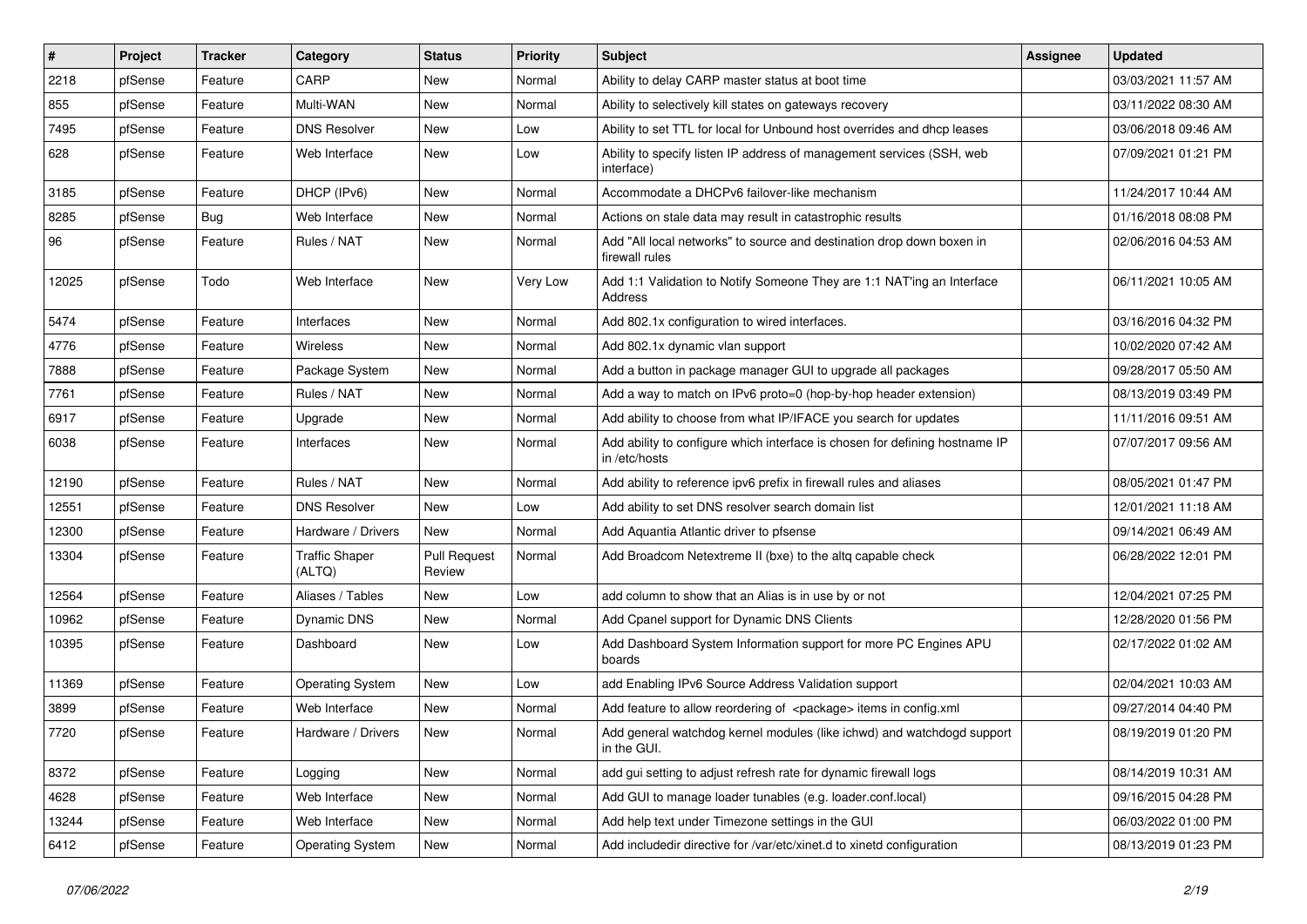| #     | Project | <b>Tracker</b> | Category                        | <b>Status</b> | <b>Priority</b> | <b>Subject</b>                                                                               | <b>Assignee</b> | <b>Updated</b>      |
|-------|---------|----------------|---------------------------------|---------------|-----------------|----------------------------------------------------------------------------------------------|-----------------|---------------------|
| 746   | pfSense | Feature        | Rules / NAT                     | New           | Normal          | Add interface group to source/dest drop downs                                                |                 | 07/19/2010 05:10 PM |
| 12459 | pfSense | Todo           | <b>Virtual IP Addresses</b>     | <b>New</b>    | Normal          | Add IP Alias subnet input validation                                                         |                 | 10/15/2021 09:35 AM |
| 7626  | pfSense | Feature        | Interfaces                      | New           | Normal          | Add IPoE support for WAN                                                                     |                 | 01/01/2022 12:31 AM |
| 12370 | pfSense | Feature        | Rules / NAT                     | New           | Low             | Add limiters to Queue column on firewall rule list                                           |                 | 09/14/2021 07:37 AM |
| 5307  | pfSense | Feature        | <b>RRD Graphs</b>               | New           | Low             | Add logarithmic scale option to RRD graphs                                                   |                 | 10/14/2015 07:37 AM |
| 1136  | pfSense | Feature        | Rules / NAT                     | New           | Normal          | Add logic to automatically avoid route-to for static route networks                          |                 | 10/09/2018 05:11 AM |
| 8558  | pfSense | Feature        | Web Interface                   | New           | Normal          | Add more table sorting in various UI pages                                                   |                 | 08/21/2019 09:14 AM |
| 290   | pfSense | Feature        | Multi-WAN                       | New           | Low             | Add Multi-WAN awareness to UPnP                                                              |                 | 01/06/2016 05:24 PM |
| 753   | pfSense | Feature        | OpenVPN                         | New           | Normal          | Add OpenVPN foreign_option support                                                           |                 | 09/02/2019 10:38 AM |
| 13009 | pfSense | Feature        | OpenVPN                         | <b>New</b>    | Normal          | Add option for multiple remote addresses to OpenVPN Client                                   |                 | 03/31/2022 12:42 PM |
| 7800  | pfSense | Feature        | Logging                         | New           | Normal          | Add option for state logging                                                                 |                 | 08/13/2019 03:51 PM |
| 11056 | pfSense | Feature        | Interfaces                      | New           | Normal          | Add option to disable flow-control on interfaces in GUI                                      |                 | 11/11/2020 04:41 PM |
| 4098  | pfSense | Feature        | Authentication                  | <b>New</b>    | Normal          | Add option to force a password change on login                                               |                 | 08/21/2019 10:31 AM |
| 8330  | pfSense | Feature        | DHCP (IPv4)                     | <b>New</b>    | Normal          | add options for ddns-local-address statements                                                |                 | 04/27/2021 12:31 PM |
| 3882  | pfSense | Feature        | Web Interface                   | New           | Normal          | Add OUI database to the base system, remove dependency on nmap                               |                 | 03/08/2018 06:44 PM |
| 2771  | pfSense | Feature        | Rules / NAT                     | New           | Normal          | Add packet tracing simulator                                                                 |                 | 08/13/2019 12:24 PM |
| 10839 | pfSense | Feature        | <b>Traffic Shaper</b><br>(ALTQ) | New           | Normal          | Add popular messengers to the Traffic Shaper Wizard                                          |                 | 08/18/2020 10:07 AM |
| 5360  | pfSense | Feature        | UPnP/NAT-PMP                    | <b>New</b>    | Normal          | Add possibility to configure independent "UPnP & NAT-PMP" instances                          |                 | 10/31/2015 04:25 AM |
| 6804  | pfSense | Feature        | Diagnostics                     | New           | Very Low        | Add row counter into Diagnostics -> Edit File                                                |                 | 08/20/2019 03:44 PM |
| 9060  | pfSense | Feature        | Logging                         | New           | Normal          | add rule name filtering field for firewall log viewer                                        |                 | 08/14/2019 12:38 PM |
| 4997  | pfSense | Feature        | Rules / NAT                     | <b>New</b>    | Normal          | Add setting option to choose default log action for new firewall rules                       |                 | 08/20/2019 03:29 PM |
| 9222  | pfSense | Feature        | Authentication                  | New           | Normal          | Add sshguard log when release an IP                                                          |                 | 08/14/2019 01:00 PM |
| 13058 | pfSense | Todo           | Rules / NAT                     | New           | Normal          | Add static routes and directly connected networks back to policy route<br>negation rules     |                 | 04/13/2022 08:05 AM |
| 5525  | pfSense | Feature        | OpenVPN                         | New           | Normal          | Add static routes for OpenVPN client remote peer addresses when using<br>non-default WANs    |                 | 11/25/2015 08:44 AM |
| 13296 | pfSense | Feature        | DHCP (IPv6)                     | New           | Normal          | Add support for DHCP6 OPTION PD EXCLUDE (RFC 6603)                                           |                 | 06/24/2022 10:10 PM |
| 13260 | pfSense | Feature        | Authentication                  | New           | Normal          | Add support for OpenVPN static-challenge                                                     |                 | 06/09/2022 02:04 PM |
| 12139 | pfSense | Feature        | <b>DNS Forwarder</b>            | New           | Normal          | Add support in for specifying a DNSMASQ configuration file                                   |                 | 07/16/2021 09:45 PM |
| 10223 | pfSense | Feature        | Interfaces                      | New           | Normal          | Add the ability to create additional loopback interfaces                                     |                 | 12/15/2020 04:35 PM |
| 12521 | pfSense | Feature        | <b>Operating System</b>         | New           | Very Low        | Add the BBR2, QUIC, RACK Congestion Control (CC) protocols                                   |                 | 11/15/2021 07:40 AM |
| 7922  | pfSense | Feature        | Rules / NAT                     | New           | Normal          | Add the option to select the ISP IPv6 Delegated Prefix as a destination in<br>firewall rules |                 | 10/10/2017 06:36 PM |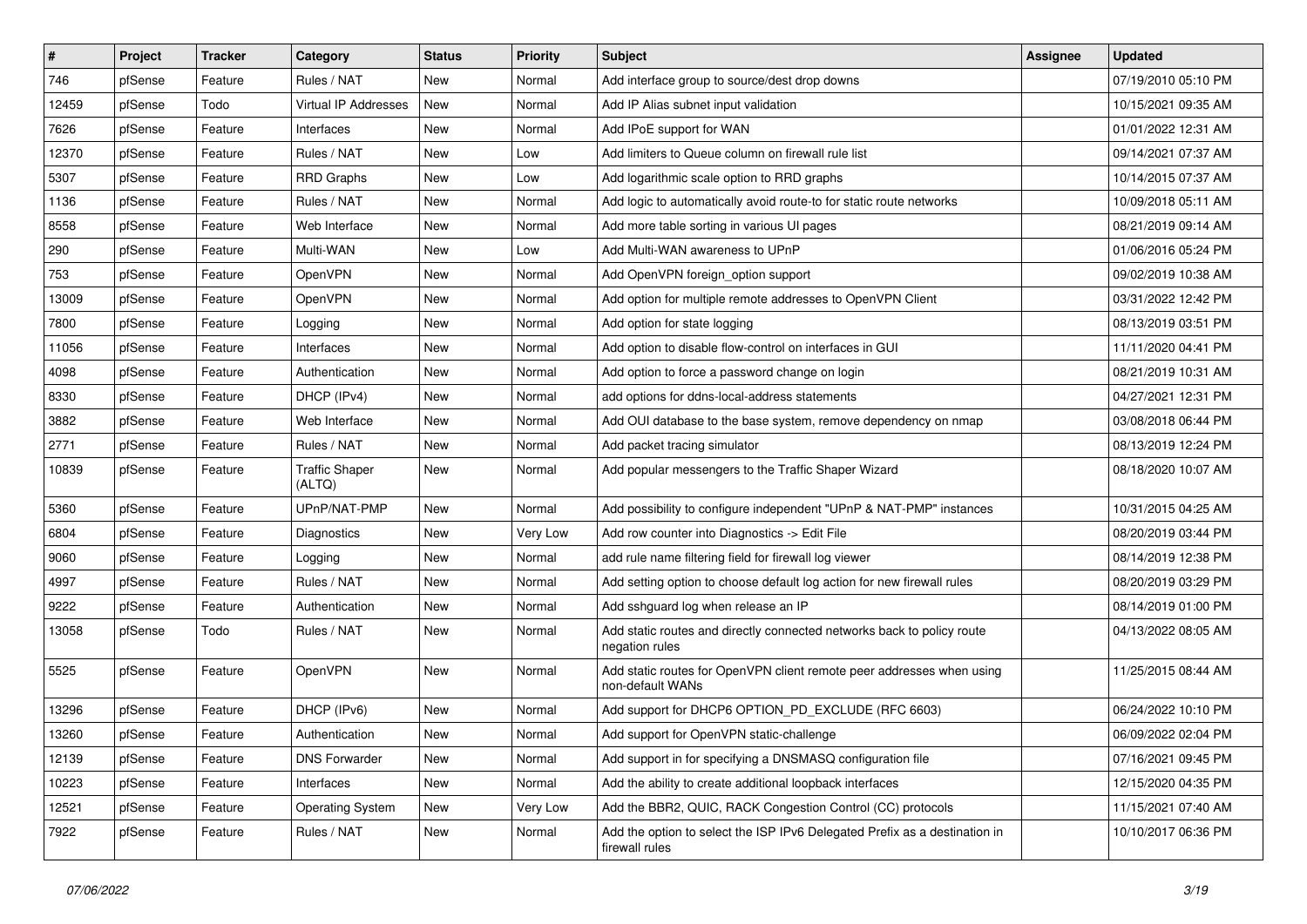| $\vert$ # | Project | <b>Tracker</b> | Category                | <b>Status</b> | <b>Priority</b> | <b>Subject</b>                                                                                                   | <b>Assignee</b> | <b>Updated</b>      |
|-----------|---------|----------------|-------------------------|---------------|-----------------|------------------------------------------------------------------------------------------------------------------|-----------------|---------------------|
| 12676     | pfSense | Feature        | Rules / NAT             | New           | Normal          | Add the Tagged option on the Port Forward rules edit page                                                        |                 | 01/11/2022 05:52 AM |
| 4374      | pfSense | Feature        | Notifications           | <b>New</b>    | Low             | Add timestamps to notification e-mails                                                                           |                 | 02/05/2015 12:43 AM |
| 10514     | pfSense | Feature        | Web Interface           | New           | Normal          | Add to every page an unparsed Notes field for administrative reference                                           |                 | 04/30/2020 06:32 PM |
| 9800      | pfSense | Feature        | Hardware / Drivers      | <b>New</b>    | Normal          | Add toggle for net.isr.dispatch=deferred in GUI                                                                  |                 | 09/29/2019 06:18 AM |
| 7181      | pfSense | Feature        | Rules / NAT             | New           | Low             | Add Top and Add Bottom on Seperator                                                                              |                 | 08/21/2019 08:55 AM |
| 9591      | pfSense | Feature        | Rules / NAT             | <b>New</b>    | Normal          | Add under firewall rules a search box                                                                            |                 | 08/14/2019 02:39 PM |
| 7852      | pfSense | Feature        | <b>DNS Resolver</b>     | New           | Normal          | Add views support to Unbound GUI                                                                                 |                 | 09/11/2017 12:26 PM |
| 12905     | pfSense | <b>Bug</b>     | Web Interface           | New           | Normal          | Add VLAN Re-assignment to Import Interface Mismatch Wizard                                                       |                 | 03/07/2022 08:05 AM |
| 11280     | pfSense | Todo           | <b>WireGuard</b>        | New           | Normal          | Add WireGuard to ALTQ list                                                                                       |                 | 04/27/2021 12:32 PM |
| 6517      | pfSense | <b>Bug</b>     | IPsec                   | Confirmed     | Normal          | Adding mobile IPsec phase 2 entries requires restart of strongswan                                               |                 | 06/21/2016 11:04 PM |
| 4899      | pfSense | Feature        | DHCP (IPv4)             | <b>New</b>    | Normal          | Additional BOOTP/DHCP Options should allow a force option                                                        |                 | 01/02/2018 02:24 PM |
| 790       | pfSense | Feature        | <b>Operating System</b> | <b>New</b>    | Normal          | Advanced options for dnsclient (resolv.conf)                                                                     |                 | 04/21/2022 12:39 PM |
| 9654      | pfSense | Bug            | <b>DNS Resolver</b>     | <b>New</b>    | Normal          | After reboot, the DNS resolver must be restarted before it will advertise the<br>ipv6 DNS address of the router. |                 | 11/20/2020 03:12 AM |
| 12708     | pfSense | <b>Bug</b>     | Aliases / Tables        | <b>New</b>    | Normal          | alias with non resolving DNS entry breaks underlying pf table                                                    |                 | 02/20/2022 06:13 PM |
| 4195      | pfSense | Feature        | Aliases / Tables        | <b>New</b>    | Low             | Aliases: sections                                                                                                |                 | 08/21/2019 11:01 AM |
| 6457      | pfSense | Feature        | Installer               | <b>New</b>    | Normal          | Allow ability to configure AWS EC2 AMI via userdata                                                              |                 | 09/21/2020 02:54 PM |
| 946       | pfSense | Feature        | <b>IPsec</b>            | New           | Normal          | Allow aliases to be used to define IPsec phase 2 networks                                                        |                 | 04/21/2022 12:39 PM |
| 4989      | pfSense | Feature        | <b>IPsec</b>            | <b>New</b>    | Normal          | Allow all valid strongswan remote gateway options in gui                                                         |                 | 08/20/2015 02:57 PM |
| 3862      | pfSense | Feature        | <b>IGMP Proxy</b>       | <b>New</b>    | Normal          | Allow configuration of IGMP proxy's 'quickleave' parameter from the web<br>interface                             |                 | 04/05/2016 03:24 AM |
| 3552      | pfSense | Feature        | PPP Interfaces          | <b>New</b>    | Normal          | Allow configuring link keep-alive value in PPP                                                                   |                 | 05/14/2014 10:26 AM |
| 12600     | pfSense | Feature        | Aliases / Tables        | <b>New</b>    | Normal          | allow custom mask for a network alias created from a FQDN                                                        |                 | 12/15/2021 10:50 AM |
| 6776      | pfSense | Feature        | Rules / NAT             | New           | Normal          | Allow disabling of "filter rule association" by default                                                          |                 | 08/17/2021 10:56 AM |
| 9063      | pfSense | Feature        | Dynamic DNS             | <b>New</b>    | Normal          | Allow dynamic DNS client entry to specify which Check IP service to use                                          |                 | 10/24/2018 11:53 AM |
| 3623      | pfSense | Feature        | Package System          | <b>New</b>    | Normal          | Allow each package to choose if it is restarted on interface events                                              |                 | 04/26/2014 01:00 PM |
| 5825      | pfSense | Feature        | Authentication          | <b>New</b>    | Normal          | Allow EAP-RADIUS for authentication servers                                                                      |                 | 08/21/2019 10:32 AM |
| 4501      | pfSense | Feature        | Notifications           | New           | Normal          | Allow email report to send multiple destination                                                                  |                 | 02/06/2016 04:07 AM |
| 5629      | pfSense | <b>Bug</b>     | <b>IPsec</b>            | <b>New</b>    | Normal          | Allow for IPsec configuration using certs without a CA                                                           |                 | 12/31/2021 05:21 PM |
| 4165      | pfSense | Feature        | Rules / NAT             | <b>New</b>    | Low             | Allow for security zones when defining interfaces and firewall rules.                                            |                 | 02/06/2016 04:35 AM |
| 4234      | pfSense | Feature        | IPsec                   | Assigned      | Low             | allow for strict user <> cn validation of mobile ipsec users when using<br>rsa+xauth                             |                 | 01/24/2017 06:11 AM |
| 6796      | pfSense | Feature        | Interfaces              | New           | Normal          | Allow hostnames as GRE and GIF endpoints                                                                         |                 | 08/13/2019 02:35 PM |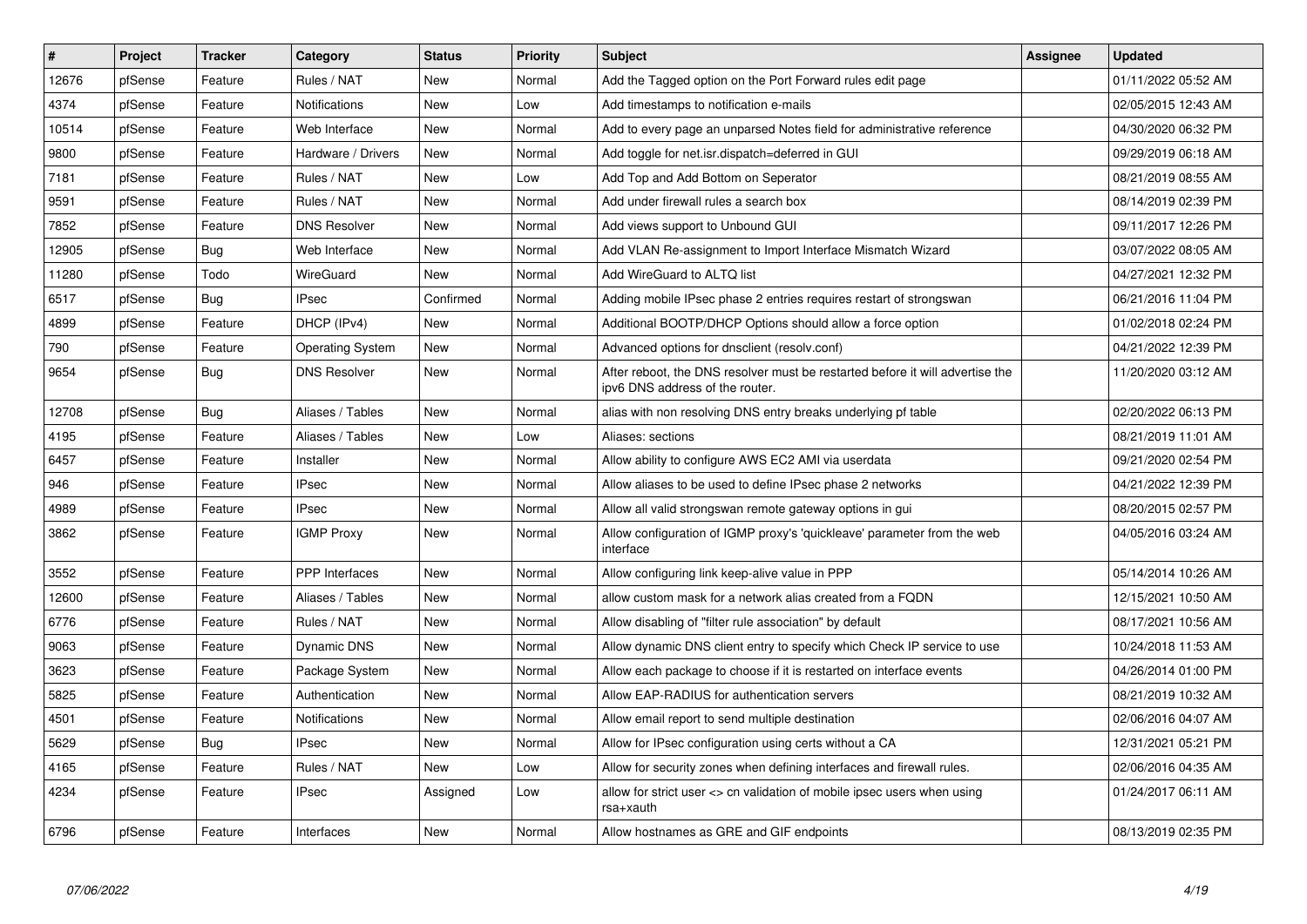| $\sharp$ | Project | <b>Tracker</b> | Category                        | <b>Status</b> | <b>Priority</b> | <b>Subject</b>                                                                                           | <b>Assignee</b> | <b>Updated</b>      |
|----------|---------|----------------|---------------------------------|---------------|-----------------|----------------------------------------------------------------------------------------------------------|-----------------|---------------------|
| 7971     | pfSense | Feature        | Captive Portal                  | New           | Normal          | Allow import, export and synchronization of MACs under Captive Portal<br>service                         |                 | 10/19/2017 04:56 AM |
| 1268     | pfSense | Feature        | Certificates                    | New           | Normal          | Allow mass renewing of certs                                                                             |                 | 11/01/2019 03:17 PM |
| 6956     | pfSense | Feature        | Captive Portal                  | New           | Normal          | Allow more control over concurrent logins                                                                |                 | 11/23/2016 12:01 PM |
| 371      | pfSense | Feature        | Rules / NAT                     | <b>New</b>    | Normal          | Allow moving of bogon and RFC 1918 rules                                                                 |                 | 02/06/2016 04:53 AM |
| 10890    | pfSense | Feature        | Interfaces                      | New           | Normal          | Allow multiple assigned interfaces to track status of a single switch port                               |                 | 09/14/2020 07:20 AM |
| 11438    | pfSense | Feature        | Hardware / Drivers              | New           | Low             | Allow multiple cryptographic accelerator modules to be loaded at the same<br>time                        |                 | 02/18/2021 12:40 PM |
| 13335    | pfSense | Feature        | <b>NAT Reflection</b>           | <b>New</b>    | Normal          | Allow NAT reflection to be limited to specific interfaces                                                |                 | 07/04/2022 10:48 AM |
| 6604     | pfSense | Feature        | <b>NTPD</b>                     | New           | Normal          | Allow NTP server list to be overridden by DHCP/PPP                                                       |                 | 08/13/2019 01:39 PM |
| 7078     | pfSense | Feature        | OpenVPN                         | New           | Low             | Allow reordering of client specific overrides in OpenVPN                                                 |                 | 11/21/2019 02:48 PM |
| 8458     | pfSense | Feature        | Dashboard                       | New           | Low             | Allow reordering of interface widget                                                                     |                 | 08/14/2019 10:52 AM |
| 2479     | pfSense | Feature        | Dashboard                       | <b>New</b>    | Normal          | Allow reordering of the traffic graphs on the dashboard                                                  |                 | 06/08/2012 04:13 PM |
| 1935     | pfSense | Feature        | Rules / NAT                     | New           | Normal          | Allow rule with max-src-conn-* options to make conditional use of "overload"<br><virusprot>"</virusprot> |                 | 10/07/2011 09:31 AM |
| 8178     | pfSense | Feature        | Package System                  | New           | Normal          | Allow setting attributes for form elements in package XML                                                |                 | 12/09/2017 07:48 PM |
| 12077    | pfSense | Feature        | Gateways                        | <b>New</b>    | Normal          | Allow stick-connections per gateway group                                                                |                 | 06/24/2021 08:45 AM |
| 10468    | pfSense | Feature        | Web Interface                   | <b>New</b>    | Normal          | Allow to download log files from WebGUI                                                                  |                 | 04/17/2020 06:17 AM |
| 10258    | pfSense | Feature        | Certificates                    | New           | Very Low        | allow to sign CA                                                                                         |                 | 02/20/2020 04:20 AM |
| 12473    | pfSense | Feature        | IPsec                           | New           | Normal          | Allow user adjustment of IPsec Keep Alive periodic checks                                                |                 | 12/22/2021 05:59 AM |
| 10843    | pfSense | Feature        | Authentication                  | <b>New</b>    | Normal          | Allow user manager settings to specify multiple authentication servers                                   |                 | 01/13/2022 07:22 AM |
| 8483     | pfSense | Feature        | <b>Traffic Shaper</b><br>(ALTQ) | New           | Normal          | Allow user to choose order of Queues status                                                              |                 | 08/21/2019 09:12 AM |
| 11757    | pfSense | Feature        | <b>XMLRPC</b>                   | New           | Normal          | Allow XMLRPC sync to bypass default auth server in favor of local<br>database                            |                 | 03/30/2021 03:18 PM |
| 12903    | pfSense | Feature        | Notifications                   | New           | Normal          | alternative authentication methods for email notifications?                                              |                 | 03/07/2022 07:52 AM |
| 10765    | pfSense | <b>Bug</b>     | Authentication                  | New           | Normal          | Ampersands in Idap_extended_query are escaped twice                                                      |                 | 09/02/2020 07:55 AM |
| 12632    | pfSense | Bug            | Gateways                        | New           | High            | Assigning a /30 WAN IP address at the console does not save the gateway<br>correctly                     |                 | 06/28/2022 12:01 PM |
| 13289    | pfSense | Bug            | Backup / Restore                | New           | Low             | Attempting to restore a 0 byte "config.xml" prints an error that the file<br>cannot be read              |                 | 06/28/2022 12:01 PM |
| 7757     | pfSense | <b>Bug</b>     | Backup / Restore                | New           | Normal          | Auto Config Backup fails to upload unless Default Gateway is up                                          |                 | 08/16/2019 12:47 PM |
| 12553    | pfSense | Feature        | Backup / Restore                | New           | Normal          | Auto Config Backup: Allow selecting multiple backups for deletion                                        |                 | 02/22/2022 04:27 AM |
| 7602     | pfSense | Feature        | <b>Operating System</b>         | New           | Normal          | Auto-Create bootable USB for recovery                                                                    |                 | 08/13/2019 09:50 AM |
| 7688     | pfSense | Feature        | Backup / Restore                | New           | Low             | AutoConfigBackup - Info Icon - username only                                                             |                 | 10/22/2017 10:46 AM |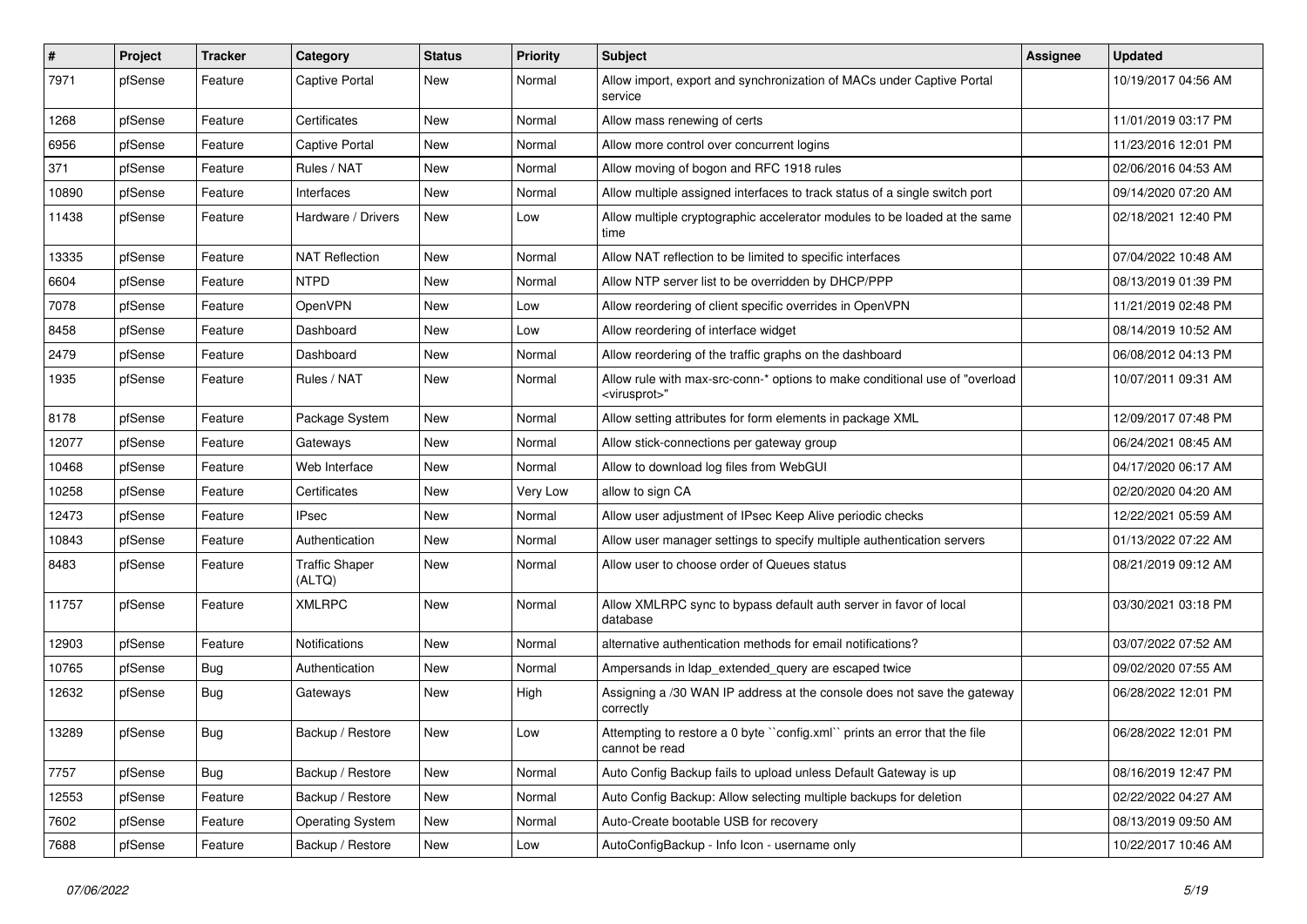| $\vert$ # | Project | <b>Tracker</b> | Category                        | <b>Status</b> | <b>Priority</b> | Subject                                                                                                                 | <b>Assignee</b> | <b>Updated</b>      |
|-----------|---------|----------------|---------------------------------|---------------|-----------------|-------------------------------------------------------------------------------------------------------------------------|-----------------|---------------------|
| 9775      | pfSense | Feature        | Backup / Restore                | New           | Normal          | AutoConfigBackup - Rolling per day/hour cap on changes, retention policy                                                |                 | 09/20/2019 09:19 AM |
| 4681      | pfSense | Feature        | Backup / Restore                | <b>New</b>    | Normal          | AutoConfigBackup make a way to easily download a saved backup                                                           |                 | 08/16/2019 12:46 PM |
| 3053      | pfSense | Feature        | Captive Portal                  | New           | Normal          | Automatically add DHCP static addresses to CP passthru-mac                                                              |                 | 06/21/2013 11:54 AM |
| 2443      | pfSense | Feature        | <b>PPP</b> Interfaces           | New           | Normal          | Automatically start 3G usb interfaces upon plugin                                                                       |                 | 05/20/2012 05:37 PM |
| 11588     | pfSense | Feature        | WireGuard                       | New           | Low             | Automatically suggest next IP address in Wireguard interface subnet when<br>creating a peer                             |                 | 12/22/2021 03:35 AM |
| 5735      | pfSense | Feature        | Aliases / Tables                | <b>New</b>    | Very Low        | Automaticaly add DHCP leases to alias list or make it readable in selected<br>fields                                    |                 | 08/21/2019 11:01 AM |
| 6390      | pfSense | Todo           | Dashboard                       | <b>New</b>    | Low             | Autoscale from Traffic Graph not correct size (big graphs)                                                              |                 | 05/23/2016 01:38 PM |
| 10000     | pfSense | Bug            | Dynamic DNS                     | <b>New</b>    | Normal          | Azure Dynamic DNS A and AAAA Records for Apex Zone                                                                      |                 | 03/31/2020 09:03 AM |
| 6608      | pfSense | Feature        | Backup / Restore                | New           | Low             | backup and restore dhcp                                                                                                 |                 | 07/13/2016 04:09 PM |
| 11110     | pfSense | Bug            | Backup / Restore                | New           | Normal          | Backup file should be checked before restoring a specific area                                                          |                 | 12/05/2020 02:50 PM |
| 286       | pfSense | Feature        | Backup / Restore                | <b>New</b>    | Normal          | Backup/restore users individually                                                                                       |                 | 01/09/2021 03:48 PM |
| 12504     | pfSense | Bug            | Interfaces                      | New           | Normal          | BCM57412 NetXtreme-E 10Gb RDMA Ethernet controller issue                                                                |                 | 11/05/2021 04:51 AM |
| 13256     | pfSense | Feature        | DHCP (IPv4)                     | New           | Normal          | Better handling of duplicate IPs in static DHCP assignments                                                             |                 | 06/11/2022 04:51 PM |
| 7182      | pfSense | Feature        | Dashboard                       | <b>New</b>    | Normal          | Break up System Widget on the Dashboard                                                                                 |                 | 08/21/2019 08:59 AM |
| 6580      | pfSense | Bug            | <b>Operating System</b>         | Confirmed     | Normal          | Bridge with down member interface sends ICMP unreachables where it<br>shouldn't                                         |                 | 07/05/2016 05:40 PM |
| 11925     | pfSense | Bug            | OpenVPN                         | New           | Normal          | Calling-Station-Id always set to WAN IP                                                                                 |                 | 05/14/2021 09:27 AM |
| 4707      | pfSense | Feature        | Rules / NAT                     | <b>New</b>    | Normal          | Can't override block port 0 rules in filter.inc                                                                         |                 | 08/13/2019 12:53 PM |
| 12542     | pfSense | Bug            | <b>Virtual IP Addresses</b>     | <b>New</b>    | Normal          | Cannot assign a same IPv6 Link-Local address to different interfaces                                                    |                 | 11/25/2021 01:41 AM |
| 8263      | pfSense | <b>Bug</b>     | <b>Traffic Shaper</b><br>(ALTQ) | New           | Normal          | Cannot create a nonlinear `Link Share` service curve because of: "the sum<br>of the child bandwidth higher than parent" |                 | 11/05/2020 07:31 AM |
| 8614      | pfSense | Bug            | DHCP (IPv4)                     | <b>New</b>    | Normal          | Cannot remove Additional BOOTP/DHCP Options                                                                             |                 | 08/21/2019 09:15 AM |
| 12737     | pfSense | Bug            | Certificates                    | New           | Normal          | CApath is not defined by default in curl                                                                                |                 | 06/28/2022 12:01 PM |
| 11189     | pfSense | Feature        | Captive Portal                  | <b>New</b>    | Normal          | Captive Portal - Tarpit option                                                                                          |                 | 12/23/2020 06:44 PM |
| 2963      | pfSense | Feature        | Captive Portal                  | New           | Normal          | Captive Portal MAC authentication request                                                                               |                 | 08/22/2017 09:09 PM |
| 7553      | pfSense | <b>Bug</b>     | Captive Portal                  | Confirmed     | Very Low        | Captive portal on a parent interface blocks traffic on VLAN interfaces too                                              |                 | 08/19/2018 03:15 PM |
| 9627      | pfSense | Feature        | <b>Captive Portal</b>           | <b>New</b>    | Normal          | Captive Portal only shows authenticated users                                                                           |                 | 08/14/2019 02:48 PM |
| 12357     | pfSense | <b>Bug</b>     | Captive Portal                  | New           | Normal          | Captive Portal popup Logout button loads full login page in popup when<br>clicked                                       |                 | 10/27/2021 12:10 PM |
| 4724      | pfSense | Feature        | Captive Portal                  | New           | Low             | Captive Portal Status Add Client Hostname                                                                               |                 | 05/22/2015 08:38 AM |
| 2573      | pfSense | Feature        | Captive Portal                  | New           | Normal          | Captive Portal support of RADIUS POD (Packet of Disconnect)                                                             |                 | 10/17/2016 03:14 AM |
| 2025      | pfSense | Feature        | Captive Portal                  | New           | Normal          | Captive Portal: Easy accessible Logout page instead of Logout pop-up<br>window                                          |                 | 02/06/2016 04:59 AM |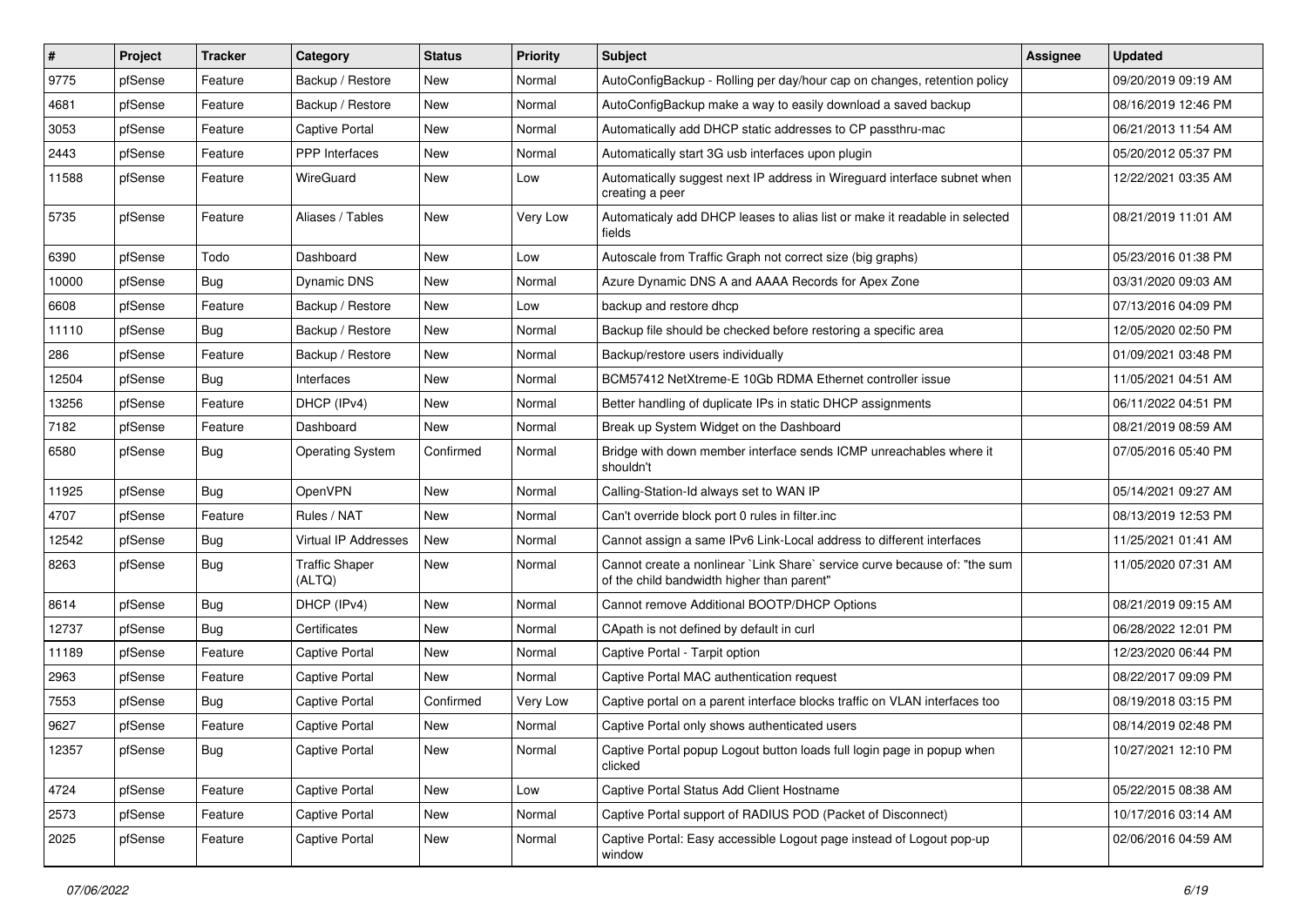| $\#$  | Project | <b>Tracker</b> | Category                     | <b>Status</b>                 | <b>Priority</b> | Subject                                                                                                         | Assignee | <b>Updated</b>      |
|-------|---------|----------------|------------------------------|-------------------------------|-----------------|-----------------------------------------------------------------------------------------------------------------|----------|---------------------|
| 2545  | pfSense | Feature        | Captive Portal               | New                           | Low             | CaptivePortal: Custom "Re-authenticate every x minutes"                                                         |          | 07/08/2012 05:21 PM |
| 13222 | pfSense | Bug            | UPnP/NAT-PMP                 | <b>New</b>                    | Normal          | CARP IP does not listen for NAT-PMP packets                                                                     |          | 05/26/2022 02:28 PM |
| 12581 | pfSense | Regression     | DHCP (IPv6)                  | New                           | Normal          | CARP IPv6 assigned address does not get advertised to endpoints with<br><b>RADV</b>                             |          | 12/16/2021 02:34 PM |
| 4845  | pfSense | Bug            | CARP                         | Confirmed                     | High            | CARP preemption doesn't switch to backup where connectivity between<br>systems is lost but not NIC link         |          | 07/28/2015 07:55 AM |
| 5567  | pfSense | Feature        | Dashboard                    | New                           | Low             | CARP status widget does not update in real time                                                                 |          | 08/20/2019 03:33 PM |
| 12382 | pfSense | Regression     | OpenVPN                      | New                           | Normal          | Certificate Depth checking creates OpenVPN micro-outages every time a<br>user authenticates after 2.5.2 upgrade |          | 01/17/2022 04:17 AM |
| 11203 | pfSense | Bug            | Certificates                 | <b>New</b>                    | Normal          | certificate manager very slow                                                                                   |          | 12/31/2020 11:57 AM |
| 13305 | pfSense | Feature        | Certificates                 | New                           | Normal          | Certificate Revocation page should show expiration date                                                         |          | 06/27/2022 10:26 AM |
| 10729 | pfSense | Bug            | Package System               | New                           | Normal          | Certificate verification failed for pkg.freebsd.org                                                             |          | 07/05/2020 01:12 AM |
| 13294 | pfSense | Feature        | Gateways                     | New                           | Low             | Change gateway name                                                                                             |          | 06/22/2022 06:07 PM |
| 13110 | pfSense | <b>Bug</b>     | CARP                         | New                           | Very Low        | changing CARP VIP address does not update outbound NAT interface IP                                             |          | 05/03/2022 02:52 PM |
| 11169 | pfSense | Feature        | Interfaces                   | New                           | Very Low        | Changing interface index order                                                                                  |          | 12/17/2020 05:44 AM |
| 12926 | pfSense | <b>Bug</b>     | Interfaces                   | Feedback                      | Normal          | Changing LAGG type on CARP interfaces makes VIPs go to an "init" State                                          |          | 03/10/2022 10:52 AM |
| 12183 | pfSense | Regression     | Interfaces                   | New                           | Low             | Changing MAC address for PPP parent interface stopped working                                                   |          | 04/20/2022 04:16 PM |
| 12539 | pfSense | Bug            | Interfaces                   | <b>New</b>                    | Low             | Changing VLAN ID for LAN interface in assignments silently fails.                                               |          | 11/23/2021 04:12 AM |
| 5786  | pfSense | <b>Bug</b>     | Web Interface                | New                           | Normal          | Check WebConfigurator port for conflicts                                                                        |          | 04/21/2022 12:39 PM |
| 10645 | pfSense | Feature        | Package System               | New                           | Very Low        | Choosing active repo after restoring config but before starting pkgs<br>auto-installing                         |          | 09/22/2020 01:04 PM |
| 11625 | pfSense | Feature        | <b>OpenVPN</b>               | New                           | Normal          | Cisco-AVPair aliases support                                                                                    |          | 03/05/2021 12:35 AM |
| 12922 | pfSense | <b>Bug</b>     | DHCP (IPv4)                  | New                           | Normal          | Classless static routes received on DHCP WAN can override chosen<br>default gateway                             |          | 03/28/2022 10:08 AM |
| 11363 | pfSense | Bug            | Installer                    | <b>New</b>                    | Normal          | Clean Install 2.5.0 fails due to hardware incompability                                                         |          | 02/04/2021 11:06 AM |
| 12757 | pfSense | Bug            | Diagnostics                  | <b>Pull Request</b><br>Review | Very Low        | Clean up /etc/inc/filter.inc use of pfctl -F                                                                    |          | 06/28/2022 12:01 PM |
| 8694  | pfSense | Feature        | Authentication               | New                           | Very Low        | Client CA Auth for PFSense WebGui                                                                               |          | 08/21/2019 09:25 AM |
| 12877 | pfSense | <b>Bug</b>     | <b>Dynamic DNS</b>           | Feedback                      | Normal          | Cloudflare DynDNS fails to update more than two addresses                                                       |          | 05/29/2022 06:56 PM |
| 13268 | pfSense | Todo           | Console Menu                 | Ready To Test   Normal        |                 | columns don't align nicely in console with medium-long interface names                                          |          | 06/12/2022 10:32 PM |
| 7988  | pfSense | Feature        | Web Interface                | <b>New</b>                    | Normal          | Compact Theme based on Compact-RED with the default theme colors.                                               |          | 10/23/2017 05:34 AM |
| 6602  | pfSense | Feature        | User Manager /<br>Privileges | New                           | Normal          | Config writes denied via "deny config write" permission should notify as<br>such                                |          | 08/20/2019 03:43 PM |
| 11270 | pfSense | Feature        | <b>VPN (Multiple Types)</b>  | New                           | Low             | Consider integrating Nebula mesh VPN                                                                            |          | 01/20/2021 03:34 PM |
| 6960  | pfSense | Feature        | DHCP (IPv4)                  | New                           | Normal          | Consider replacing ISC DHCP server with KEA DHCP                                                                |          | 09/24/2020 01:59 PM |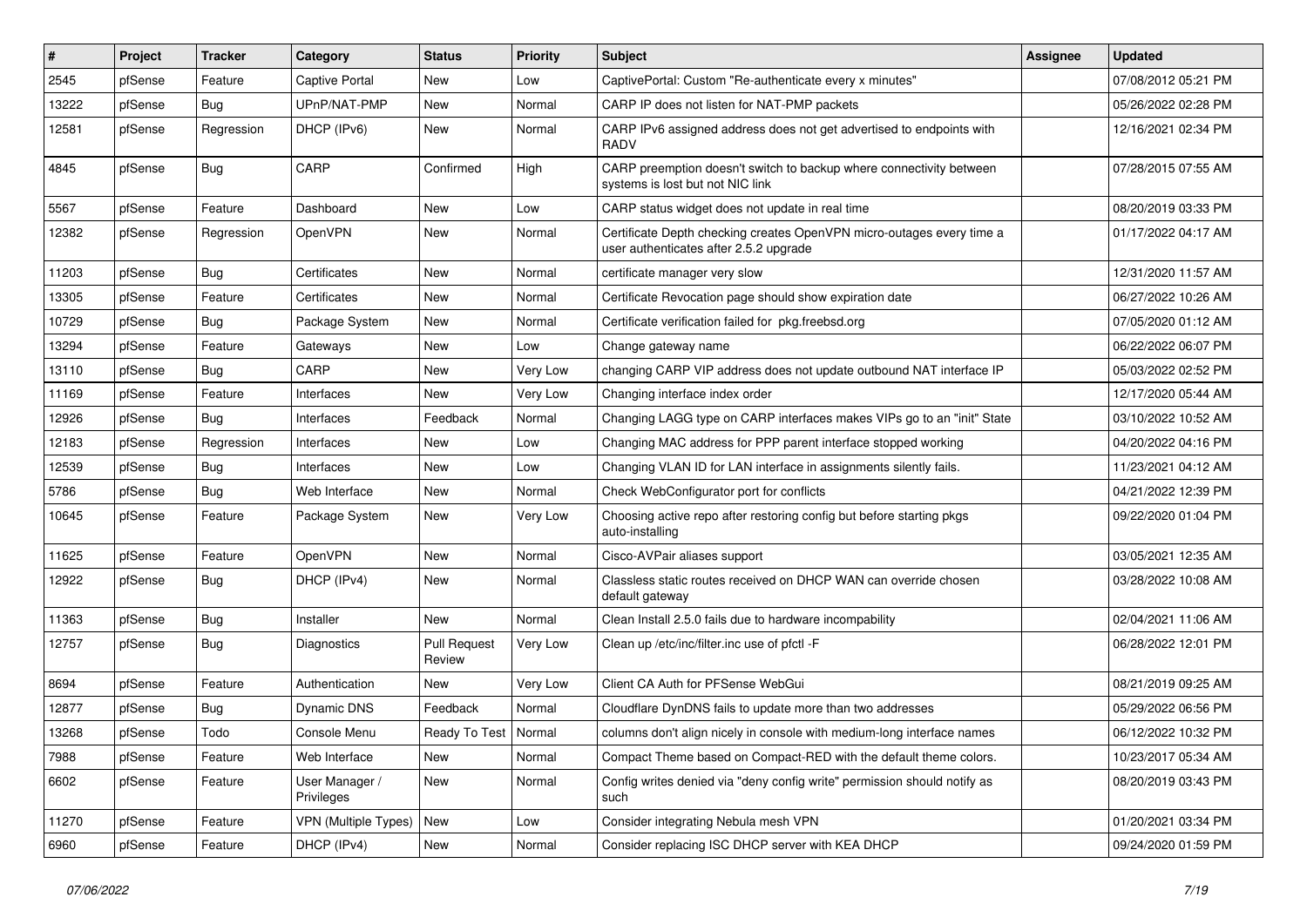| $\vert$ # | Project | <b>Tracker</b> | Category                | <b>Status</b> | <b>Priority</b> | Subject                                                                                         | <b>Assignee</b> | <b>Updated</b>      |
|-----------|---------|----------------|-------------------------|---------------|-----------------|-------------------------------------------------------------------------------------------------|-----------------|---------------------|
| 10404     | pfSense | Feature        | <b>NTPD</b>             | New           | Normal          | Consider using chrony for NTP services                                                          |                 | 11/23/2021 06:59 PM |
| 12850     | pfSense | <b>Bug</b>     | Routing                 | New           | Low             | Console error during boot: "route: route has not been found"                                    |                 | 02/22/2022 08:27 AM |
| 9149      | pfSense | Bug            | Package System          | New           | Low             | Continued issues with /tmp and /var in RAM on 2.4                                               |                 | 11/24/2018 11:56 AM |
| 10530     | pfSense | <b>Bug</b>     | Upgrade                 | <b>New</b>    | Normal          | Convert config version to be based on product version                                           |                 | 04/21/2022 12:39 PM |
| 11268     | pfSense | Bug            | Web Interface           | <b>New</b>    | Normal          | Cookie named 'id' prevents Edit form fields being set properly                                  |                 | 09/03/2021 06:16 AM |
| 12467     | pfSense | <b>Bug</b>     | <b>Captive Portal</b>   | New           | Normal          | CP error on client disconnect after reboot                                                      |                 | 10/17/2021 05:35 AM |
| 6215      | pfSense | Feature        | Web Interface           | New           | Normal          | Create consistent UI for admin access security                                                  |                 | 04/20/2016 03:05 PM |
| 4472      | pfSense | Feature        | Build / Release         | New           | Normal          | Cryptographically sign every (sub-)release                                                      |                 | 08/13/2019 12:53 PM |
| 6803      | pfSense | <b>Bug</b>     | Web Interface           | <b>New</b>    | Normal          | CSRF timeout occurs when it (probably) shouldn't                                                |                 | 11/03/2016 09:43 PM |
| 7943      | pfSense | <b>Bug</b>     | Web Interface           | New           | Normal          | CSS Overflow Fix for Drop Down Menus in webConfigurator                                         |                 | 11/21/2020 02:54 PM |
| 5619      | pfSense | Feature        | <b>Operating System</b> | New           | Normal          | Curl with ARES support                                                                          |                 | 08/13/2019 02:56 PM |
| 9677      | pfSense | <b>Bug</b>     | Dashboard               | New           | Normal          | Dashboard hangs when widget needs data from a remote host which is<br>down                      |                 | 08/13/2019 09:15 AM |
| 6614      | pfSense | Bug            | Web Interface           | Confirmed     | Normal          | Dashboard high CPU usage                                                                        |                 | 07/14/2016 03:04 PM |
| 8406      | pfSense | <b>Bug</b>     | Dynamic DNS             | New           | Normal          | DDNS IPV6 Cloudflare Client does not detect PPOE address                                        |                 | 03/31/2018 11:56 AM |
| 3534      | pfSense | Feature        | DHCP (IPv4)             | New           | Normal          | DDNS using arbitrary zone primary                                                               |                 | 07/08/2014 11:40 AM |
| 11177     | pfSense | <b>Bug</b>     | Dynamic DNS             | New           | Normal          | DDNSv6 not using Check IP Services                                                              |                 | 12/21/2020 05:02 AM |
| 13159     | pfSense | Todo           | Web Interface           | New           | Very Low        | Decrease distance between img-buttons in webGUI to eliminate mistake<br>entry                   |                 | 05/14/2022 06:52 AM |
| 10144     | pfSense | Feature        | Web Interface           | New           | Low             | Default Sort Order, DHCP Leases                                                                 |                 | 12/31/2019 06:47 PM |
| 12509     | pfSense | <b>Bug</b>     | OpenVPN                 | New           | Normal          | Deffered authentication does not work with auth-gen-token external-auth or<br>pusk "auth-token" |                 | 11/08/2021 04:01 AM |
| 13322     | pfSense | Feature        | Diagnostics             | New           | Low             | Define Packet Capture Protocol                                                                  |                 | 06/30/2022 06:45 AM |
| 12543     | pfSense | <b>Bug</b>     | Web Interface           | Feedback      | Normal          | Deleteing a Outbound NAT rule gave me an empty rule and displayed php<br>error in UI.           |                 | 02/14/2022 04:36 AM |
| 12451     | pfSense | <b>Bug</b>     | Virtual IP Addresses    | New           | Normal          | deleteVIP() does not check RFC2136 Update Source                                                |                 | 10/13/2021 10:06 AM |
| 13263     | pfSense | <b>Bug</b>     | DHCP (IPv4)             | <b>New</b>    | Low             | Deleting a static DHCP entry when the related IP is not in the arp table<br>spams the log       |                 | 06/10/2022 11:18 AM |
| 10822     | pfSense | Bug            | DHCP (IPv6)             | New           | Normal          | Deprecated IPv6 prefix won't be announced as deprecated to clients                              |                 | 08/10/2020 09:23 AM |
| 9384      | pfSense | Bug            | Interfaces              | Confirmed     | Normal          | devd putting "\$" before variable contents when using single quotes                             |                 | 04/21/2022 12:39 PM |
| 13273     | pfSense | Bug            | DHCP (IPv4)             | New           | Normal          | dhclient can use conflicting recorded leases                                                    |                 | 06/14/2022 11:07 AM |
| 6845      | pfSense | Feature        | Interfaces              | New           | Normal          | DHCP / DHCPv6 WAN client status page                                                            |                 | 08/19/2019 12:37 PM |
| 6362      | pfSense | <b>Bug</b>     | DHCP (IPv4)             | Confirmed     | Normal          | DHCP Client ID not used                                                                         |                 | 07/09/2021 06:30 AM |
| 8526      | pfSense | <b>Bug</b>     | Interfaces              | New           | Normal          | DHCP client ignores server replies when 802.1q tagging is used                                  |                 | 08/14/2019 10:52 AM |
| 13279     | pfSense | Bug            | Interfaces              | New           | Normal          | DHCP config override affects Gateway installation.                                              |                 | 06/17/2022 07:25 AM |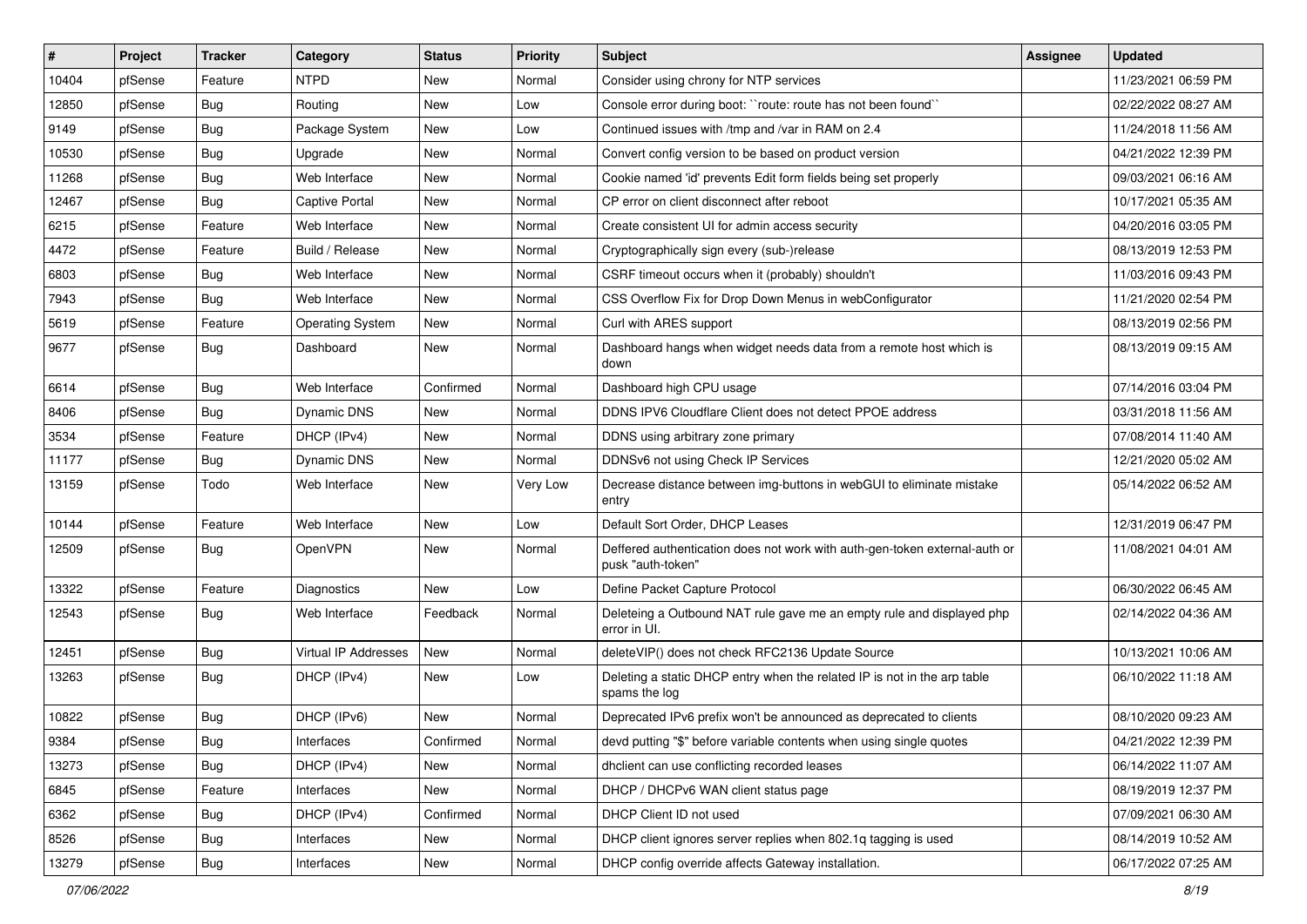| #     | Project | <b>Tracker</b> | Category                            | <b>Status</b>                 | <b>Priority</b> | <b>Subject</b>                                                                                | <b>Assignee</b> | <b>Updated</b>      |
|-------|---------|----------------|-------------------------------------|-------------------------------|-----------------|-----------------------------------------------------------------------------------------------|-----------------|---------------------|
| 10345 | pfSense | Feature        | DHCP (IPv4)                         | New                           | Normal          | DHCP lease distinction between online and offline                                             |                 | 03/16/2020 07:56 AM |
| 10250 | pfSense | Feature        | DHCP (IPv4)                         | New                           | Very Low        | DHCP lease view by interface                                                                  |                 | 02/11/2020 07:47 AM |
| 10280 | pfSense | Feature        | Dashboard                           | New                           | Low             | <b>DHCP Leases widget</b>                                                                     |                 | 11/07/2020 09:18 PM |
| 12067 | pfSense | Bug            | DHCP (IPv4)                         | New                           | Very Low        | <b>DHCP Monitoring Statistics Error</b>                                                       |                 | 06/21/2021 08:39 AM |
| 7329  | pfSense | Bug            | <b>DNS Forwarder</b>                | <b>New</b>                    | Low             | DHCP Not Updating DNS                                                                         |                 | 01/21/2022 09:16 PM |
| 8879  | pfSense | Feature        | DHCP (IPv4)                         | New                           | Very Low        | DHCP options ADD force options                                                                |                 | 09/07/2018 09:14 AM |
| 4680  | pfSense | <b>Bug</b>     | <b>DHCP Relay</b>                   | New                           | Normal          | DHCP relay does not work with DHCP server on other end of OpenVPN<br>tunnel                   |                 | 05/05/2015 06:55 PM |
| 12508 | pfSense | <b>Bug</b>     | <b>DHCP Relay</b>                   | <b>New</b>                    | Normal          | DHCP Relay over VPN                                                                           |                 | 11/06/2021 11:25 AM |
| 11149 | pfSense | Bug            | <b>DHCP Relay</b>                   | <b>New</b>                    | Normal          | DHCP relay won't start with DHCP server behind gateway                                        |                 | 03/22/2021 05:13 AM |
| 11004 | pfSense | Feature        | DHCP (IPv4)                         | New                           | Low             | DHCP reservations with no IP address show entries in DHCP leases                              |                 | 10/26/2020 07:22 AM |
| 3404  | pfSense | <b>Bug</b>     | DHCP (IPv4)                         | New                           | Normal          | DHCP Server Fails to Start on Interfaces that are Slow to Come Online<br>During Boot          |                 | 02/11/2014 05:09 PM |
| 12947 | pfSense | Bug            | DHCP (IPv6)                         | <b>Pull Request</b><br>Review | Normal          | DHCP6 client does not take any action if the interface IPv6 address<br>changes during renewal |                 | 06/28/2022 12:01 PM |
| 8173  | pfSense | Feature        | Interfaces                          | <b>New</b>                    | Normal          | dhcp6c - RAW Options                                                                          |                 | 05/29/2022 05:34 PM |
| 6691  | pfSense | Bug            | DHCP (IPv6)                         | New                           | Normal          | dhcp6c quits after only two tries if no response was received                                 |                 | 12/07/2020 04:25 PM |
| 13237 | pfSense | Bug            | DHCP (IPv6)                         | <b>New</b>                    | Normal          | dhcp6c script cannot be executed safely                                                       |                 | 06/01/2022 11:20 AM |
| 4061  | pfSense | Bug            | DHCP (IPv4)                         | Confirmed                     | Normal          | dhcpd doesn't send client-hostname to peer, breaking DHCP lease<br>registrations w/HA         |                 | 02/24/2017 08:58 PM |
| 2983  | pfSense | Feature        | DHCP (IPv4)                         | <b>New</b>                    | Normal          | DHCPD: Add vendor-class-identifier and MAC-OIDs                                               |                 | 05/29/2020 09:24 PM |
| 12959 | pfSense | <b>Bug</b>     | DHCP (IPv4)                         | Feedback                      | Normal          | dhcplease process wrongly update host file if client-hostname is empty                        |                 | 07/01/2022 09:10 AM |
| 13321 | pfSense | <b>Bug</b>     | DHCP (IPv4)                         | <b>Pull Request</b><br>Review | Normal          | dhcpleases handles duplicate hostnames incorrectly                                            |                 | 06/30/2022 07:06 AM |
| 6051  | pfSense | Bug            | DHCP (IPv6)                         | New                           | Normal          | DHCPv6 Client Failure for additional WAN Address causes<br>2-seconds-service-restart-loop     |                 | 12/03/2020 01:08 AM |
| 10715 | pfSense | Bug            | <b>DHCP Relay</b>                   | New                           | Normal          | DHCPv6 relay always uses the "first" IPv6 address of an interface                             |                 | 06/29/2020 05:01 AM |
| 5950  | pfSense | Feature        | DHCP (IPv6)                         | New                           | Normal          | DHCPv6 Server support for PD of PD-obtained networks                                          |                 | 03/04/2016 03:04 AM |
| 12602 | pfSense | Feature        | Dynamic DNS                         | New                           | Normal          | DHCPv6 should allow DDNS Client updates for hosts                                             |                 | 12/15/2021 11:00 AM |
| 8435  | pfSense | Bug            | Interfaces                          | New                           | Normal          | DHCPv6 unusable in certain circumstances (US AT&T Fiber, etc.)                                |                 | 08/14/2019 10:52 AM |
| 1883  | pfSense | Feature        | <b>Traffic Shaper</b><br>(Limiters) | New                           | Normal          | Diag > Limiter Info presentation enhancement                                                  |                 | 08/20/2019 03:46 PM |
| 9343  | pfSense | Bug            | DHCP (IPv4)                         | New                           | Normal          | diag_arp.php times out with large DHCPD leases table                                          |                 | 08/14/2019 01:19 PM |
| 7590  | pfSense | Bug            | Diagnostics                         | New                           | Normal          | diag_edit do not save when nothing to sae (in directory browse view)                          |                 | 05/20/2017 05:04 PM |
| 7589  | pfSense | Bug            | Diagnostics                         | New                           | Normal          | diag_edit.php old print_info_box                                                              |                 | 05/20/2017 05:02 PM |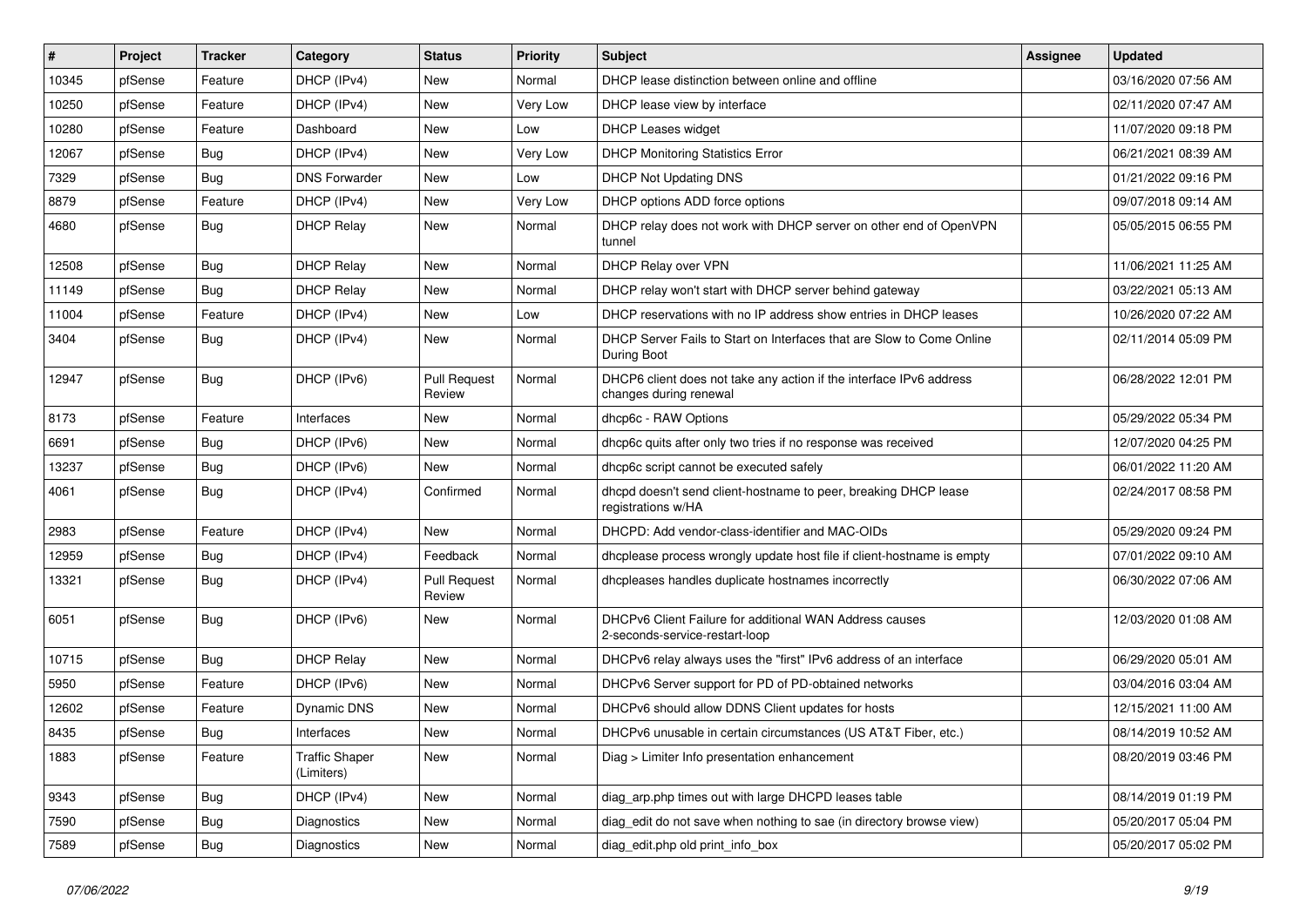| #     | Project | <b>Tracker</b> | Category                            | <b>Status</b> | <b>Priority</b> | Subject                                                                                           | <b>Assignee</b> | <b>Updated</b>      |
|-------|---------|----------------|-------------------------------------|---------------|-----------------|---------------------------------------------------------------------------------------------------|-----------------|---------------------|
| 7476  | pfSense | Bug            | Logging                             | New           | Normal          | Dirty buffer used to build log messages?                                                          |                 | 04/17/2017 09:51 PM |
| 10464 | pfSense | Todo           | Upgrade                             | New           | Low             | Disallow package updates when a system update is available                                        |                 | 06/30/2022 08:41 AM |
| 7314  | pfSense | Bug            | <b>RRD Graphs</b>                   | New           | Low             | Discrepancy in ntp monitoring view                                                                |                 | 02/24/2017 08:37 PM |
| 2367  | pfSense | <b>Bug</b>     | Rules / NAT                         | New           | Normal          | display negate rules in firewall rules.php and evaluate when added                                |                 | 05/07/2012 06:11 PM |
| 7441  | pfSense | Feature        | DHCP (IPv4)                         | New           | Low             | Display start/end times for Static Mapping leases on DHCP<br>Leases/DHCPv6 Leases                 |                 | 08/21/2019 10:48 AM |
| 13254 | pfSense | Bug            | <b>DNS Resolver</b>                 | <b>New</b>    | Normal          | DNS resolver does not update "unbound.conf" file during link down events                          |                 | 06/28/2022 12:01 PM |
| 6103  | pfSense | Feature        | <b>DNS Resolver</b>                 | New           | Normal          | DNS Resolver Outgoing Interfaces should be able to use Gateway Groups                             |                 | 10/21/2019 08:02 AM |
| 11147 | pfSense | <b>Bug</b>     | Dynamic DNS                         | New           | Normal          | Domeneshop DynDNS IPv4 and IPv6                                                                   |                 | 12/09/2020 11:47 PM |
| 13267 | pfSense | <b>Bug</b>     | OpenVPN                             | <b>New</b>    | Normal          | dpinger continues to run on OpenVPN gateway after OpenVPN service is<br>stopped.                  |                 | 06/12/2022 02:49 PM |
| 12829 | pfSense | <b>Bug</b>     | <b>Traffic Shaper</b><br>(Limiters) | Feedback      | Normal          | Dummynet kernel module fails to load after upgrade.                                               |                 | 03/17/2022 09:26 AM |
| 8432  | pfSense | Bug            | Dynamic DNS                         | New           | Normal          | Dynamic DNS Client gives an error that it can't find IPv6 address when<br>WAN interface is a LAGG |                 | 09/17/2020 05:23 AM |
| 6493  | pfSense | Bug            | Web Interface                       | Confirmed     | Normal          | Dynamic DNS clients slow page load                                                                |                 | 06/17/2016 03:43 AM |
| 11084 | pfSense | Feature        | Dynamic DNS                         | New           | Normal          | Dynamic DNS include option to specify virtual IP addresses                                        |                 | 11/19/2020 01:26 PM |
| 7418  | pfSense | Feature        | Dynamic DNS                         | New           | Normal          | Dynamic dns should be sorted interface name                                                       |                 | 08/21/2019 08:58 AM |
| 7551  | pfSense | Bug            | Rules / NAT                         | New           | Normal          | Dynamic IPsec endpoints not added to rule set after WAN down/up                                   |                 | 05/16/2017 02:26 PM |
| 986   | pfSense | Feature        | Web Interface                       | New           | Normal          | Dynamic states view                                                                               |                 | 02/06/2016 04:58 AM |
| 7292  | pfSense | Feature        | Dynamic DNS                         | New           | Normal          | DynamicDNS configuration does not sync to HA secondary                                            |                 | 02/21/2017 04:56 PM |
| 9664  | pfSense | Bug            | Dynamic DNS                         | New           | Normal          | DynDNS and Dual-wan problem with CloudFlare (works with No-Ip)                                    |                 | 08/03/2019 10:00 AM |
| 9805  | pfSense | <b>Bug</b>     | Dynamic DNS                         | New           | Normal          | dynDNS cloudflare multiple entries                                                                |                 | 10/02/2019 04:51 PM |
| 8474  | pfSense | Feature        | <b>High Availability</b>            | <b>New</b>    | Low             | Easier Conversion to HA Pair from Existing Non-HA Firewall                                        |                 | 04/19/2018 11:52 PM |
| 12705 | pfSense | Bug            | <b>IPsec</b>                        | Incomplete    | Normal          | ECDSA certificate does not work for IPSec VPN phase 1                                             |                 | 01/24/2022 03:22 PM |
| 7085  | pfSense | Feature        | Rules / NAT                         | <b>New</b>    | Normal          | Edit Firewall Rules Seperator                                                                     |                 | 09/10/2017 09:15 AM |
| 3465  | pfSense | Bug            | <b>Traffic Shaper</b><br>(ALTQ)     | New           | Normal          | Editing Traffic Shaper queues causes status_queues.php error                                      |                 | 02/19/2014 01:53 AM |
| 10467 | pfSense | Feature        | Notifications                       | <b>New</b>    | Very Low        | Email alert functionality for system health                                                       |                 | 05/21/2020 06:02 AM |
| 13224 | pfSense | Bug            | Notifications                       | New           | Normal          | Email notification flood when UPS (NUT) and WAN send notifications                                |                 | 05/27/2022 01:58 AM |
| 4128  | pfSense | Feature        | Notifications                       | New           | Normal          | Email notification webqui configuration                                                           |                 | 11/18/2021 12:48 PM |
| 10718 | pfSense | Feature        | Notifications                       | New           | Normal          | Email notifications - add new field to enter a from: name                                         |                 | 07/01/2020 09:08 AM |
| 8570  | pfSense | <b>Bug</b>     | <b>XML Parser</b>                   | New           | Normal          | Empty (dn)shaper config gets populated with newline                                               |                 | 08/20/2019 02:45 PM |
| 6647  | pfSense | Todo           | Web Interface                       | New           | Very Low        | <b>Enable Additional Security Headers</b>                                                         |                 | 05/14/2021 01:09 AM |
| 3793  | pfSense | Feature        | Rules / NAT                         | New           | Normal          | Enable external authentication support for rules                                                  |                 | 08/05/2014 01:09 PM |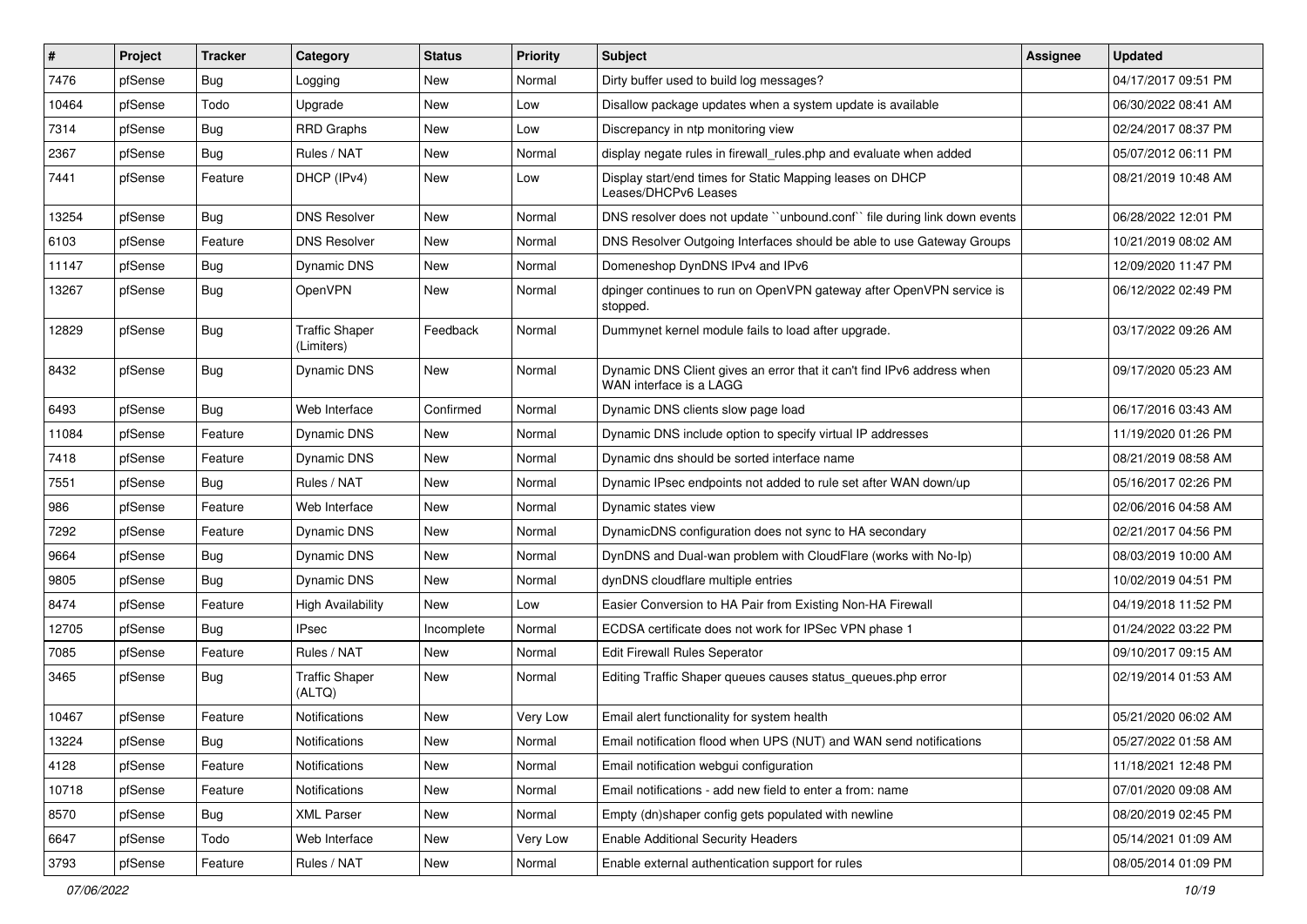| #     | <b>Project</b> | <b>Tracker</b> | Category                 | <b>Status</b>                 | <b>Priority</b> | <b>Subject</b>                                                                                            | Assignee | <b>Updated</b>      |
|-------|----------------|----------------|--------------------------|-------------------------------|-----------------|-----------------------------------------------------------------------------------------------------------|----------|---------------------|
| 13227 | pfSense        | Feature        | IPsec                    | New                           | High            | Enable IPSec Virtual IP Pool assignment by Radius for Mobile Users -<br>SIMPLE FIX                        |          | 05/27/2022 10:15 AM |
| 9544  | pfSense        | Feature        | Routing                  | <b>New</b>                    | Normal          | Enable RADIX_MPATH                                                                                        |          | 04/21/2022 12:39 PM |
| 13219 | pfSense        | Feature        | <b>Captive Portal</b>    | New                           | Very Low        | Enable/Disable single voucher roll                                                                        |          | 05/26/2022 08:14 AM |
| 8050  | pfSense        | <b>Bug</b>     | Interfaces               | New                           | High            | Enabling bridge while interfaces have link freezes console                                                |          | 11/03/2017 04:38 PM |
| 13288 | pfSense        | <b>Bug</b>     | Configuration<br>Backend | New                           | Normal          | Encode FreeRADIUS Custom Options                                                                          |          | 06/20/2022 10:36 AM |
| 13287 | pfSense        | Feature        | Configuration<br>Backend | New                           | Normal          | Encode OpenVPN Custom Options                                                                             |          | 06/20/2022 10:33 AM |
| 7977  | pfSense        | Bug            | Translations             | <b>New</b>                    | Normal          | English text shown in stead of translated text (Routing - Gateway groups -<br>edit)                       |          | 08/21/2019 11:28 AM |
| 13242 | pfSense        | Feature        | Gateway Monitoring       | New                           | Normal          | Enhancements to static route creation/deletion for dpinger monitor IPs                                    |          | 06/03/2022 11:20 AM |
| 13280 | pfSense        | <b>Bug</b>     | Unknown                  | New                           | Normal          | Entries duplicated in /boot/loader.conf                                                                   |          | 06/19/2022 11:11 AM |
| 13068 | pfSense        | <b>Bug</b>     | Aliases / Tables         | New                           | Normal          | Error loading rules when URL Table IPs content is empty                                                   |          | 04/17/2022 09:07 PM |
| 8004  | pfSense        | <b>Bug</b>     | <b>NAT Reflection</b>    | New                           | Normal          | Error notice for a deleted NAT that had a RULE or an existing NAT which is<br>claimed to have no NAT port |          | 10/24/2017 06:39 PM |
| 13290 | pfSense        | Regression     | Captive Portal           | Feedback                      | Normal          | Error "dummynet: bad switch 21!" with Captive Portals and Limiters active                                 |          | 07/03/2022 07:25 PM |
| 9690  | pfSense        | <b>Bug</b>     | Interfaces               | New                           | Normal          | Ethernet flow control should be disabled by default                                                       |          | 08/19/2019 06:45 PM |
| 9241  | pfSense        | <b>Bug</b>     | Interfaces               | New                           | Normal          | Ethernet link cycles up/down if "auto-negotiate" is explicitly selected in<br>interface configuration     |          | 12/31/2018 08:36 PM |
| 12848 | pfSense        | Feature        | <b>Dynamic DNS</b>       | New                           | Normal          | Evaluation of the DynDNS "Result Match" string                                                            |          | 02/22/2022 02:01 AM |
| 11440 | pfSense        | Feature        | Web Interface            | New                           | Low             | Expand collapsed sections by clicking anywhere on header                                                  |          | 10/28/2021 01:35 PM |
| 8316  | pfSense        | Feature        | Rules / NAT              | New                           | Low             | expiration date when creating new rules                                                                   |          | 08/21/2019 09:11 AM |
| 2774  | pfSense        | Feature        | DHCP (IPv4)              | New                           | Normal          | Extend DHCP Pools code to allow using different subnets                                                   |          | 08/19/2019 10:27 AM |
| 12519 | pfSense        | <b>Bug</b>     | Authentication           | New                           | Normal          | Fail authentication using special character in password via the LDAP<br>connector                         |          | 11/12/2021 07:39 AM |
| 7956  | pfSense        | Feature        | Web Interface            | New                           | Normal          | Favicon able to match GUI colour setting?                                                                 |          | 10/17/2017 06:36 AM |
| 13165 | pfSense        | Feature        | Dashboard                | <b>Pull Request</b><br>Review | Normal          | Feat: live update for Services dashboard widget                                                           |          | 05/15/2022 01:48 AM |
| 11921 | pfSense        | Feature        | <b>DNS Resolver</b>      | <b>New</b>                    | Very Low        | Feature Request: Compile unbound with EDNS Client Subnet (ECS)<br>module (--enable-subnet)                |          | 05/14/2021 07:29 AM |
| 5658  | pfSense        | <b>Bug</b>     | Captive Portal           | Confirmed                     | Low             | Files with the same name cannot be uploaded to multiple captive portal<br>zones                           |          | 12/18/2015 07:19 PM |
| 13067 | pfSense        | <b>Bug</b>     | FilterDNS                | New                           | Normal          | filterdns resolve interval is twice the intended value                                                    |          | 04/17/2022 07:45 PM |
| 12056 | pfSense        | <b>Bug</b>     | Logging                  | New                           | Normal          | Filterlog says "Unknown Option %u"                                                                        |          | 06/18/2021 05:51 AM |
| 10493 | pfSense        | Bug            | IPsec                    | New                           | Normal          | filter_get_vpns_list() issues                                                                             |          | 05/06/2020 01:07 AM |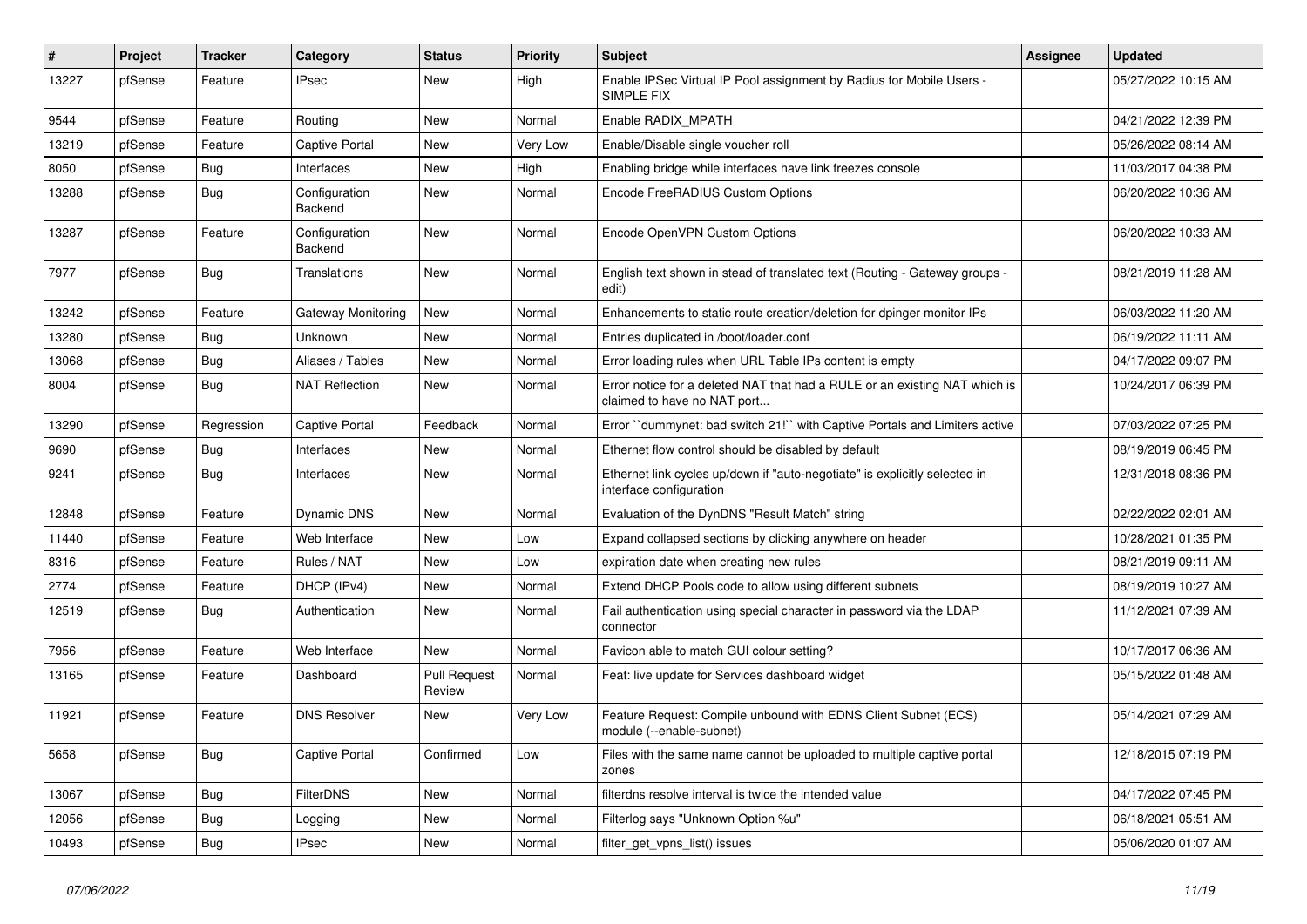| $\sharp$ | Project | <b>Tracker</b> | Category                        | <b>Status</b>                 | <b>Priority</b> | <b>Subject</b>                                                                                                                      | <b>Assignee</b> | <b>Updated</b>      |
|----------|---------|----------------|---------------------------------|-------------------------------|-----------------|-------------------------------------------------------------------------------------------------------------------------------------|-----------------|---------------------|
| 10290    | pfSense | Feature        | Aliases / Tables                | <b>New</b>                    | Very Low        | Firewall Aliases Add button on top of list                                                                                          |                 | 07/10/2021 01:03 PM |
| 12857    | pfSense | Bug            | Gateways                        | New                           | Normal          | Firewall gateway goes away when making changes to Bridge0 device                                                                    |                 | 02/27/2022 11:20 AM |
| 10701    | pfSense | <b>Bug</b>     | Web Interface                   | <b>New</b>                    | Very Low        | Firewall Log too wide with Rule Description Column                                                                                  |                 | 06/25/2020 07:36 AM |
| 11566    | pfSense | <b>Bug</b>     | Web Interface                   | <b>New</b>                    | Low             | Firewall Maximum Table Entries "default size" is whatever is entered                                                                |                 | 02/27/2021 10:01 AM |
| 13144    | pfSense | Bug            | Rules / NAT                     | New                           | Very Low        | Firewall rule entries can get out of sync when entries are deleted while<br>other administrators are editing entries simultaneously |                 | 05/10/2022 07:26 AM |
| 7373     | pfSense | Bug            | Rules / NAT                     | <b>New</b>                    | Normal          | Firewall schedules GUI needs to be redone from scratch                                                                              |                 | 08/21/2019 08:56 AM |
| 13051    | pfSense | Bug            | <b>Traffic Shaper</b><br>(ALTQ) | <b>New</b>                    | Normal          | Firewall traffic shaper by interface selection unknow                                                                               |                 | 04/12/2022 07:03 AM |
| 8270     | pfSense | Todo           | Web Interface                   | <b>New</b>                    | Very Low        | Fix grammatically erroneous repetition                                                                                              |                 | 01/11/2018 08:19 AM |
| 11589    | pfSense | Feature        | <b>Traffic Graphs</b>           | <b>Pull Request</b><br>Review | Low             | Fix iftop experimental traffic fetcher, unify and improve output style                                                              |                 | 03/03/2021 03:30 PM |
| 11232    | pfSense | Bug            | <b>Operating System</b>         | New                           | Normal          | Fix pfSense_fsync                                                                                                                   |                 | 01/08/2021 08:53 AM |
| 13161    | pfSense | Feature        | Web Interface                   | <b>New</b>                    | Very Low        | FLASH PORT'S LED button, to help quickly find port that need to be<br>connected to patch&cable                                      |                 | 05/14/2022 06:35 AM |
| 13046    | pfSense | <b>Bug</b>     | Rules / NAT                     | <b>New</b>                    | Normal          | Floating rule applied to IPv6 interface with a SLAAC DHCPv6 gateway<br>reports error on boot                                        |                 | 04/11/2022 09:50 AM |
| 6627     | pfSense | Bug            | Rules / NAT                     | <b>New</b>                    | Normal          | floating tab match rules ignore quick action so should be removed                                                                   |                 | 07/18/2016 02:15 PM |
| 7934     | pfSense | Feature        | Dashboard                       | <b>New</b>                    | Very Low        | format support phone# for international use                                                                                         |                 | 10/12/2017 04:38 PM |
| 8743     | pfSense | Todo           | Gateways                        | <b>New</b>                    | Low             | Gateway Groups page should list gateways in tier order                                                                              |                 | 08/14/2019 12:16 PM |
| 11960    | pfSense | Bug            | Gateway Monitoring              | Feedback                      | Normal          | Gateway Monitoring Traffic Goes Out Default Gateway                                                                                 |                 | 12/20/2021 05:43 AM |
| 7671     | pfSense | Feature        | Gateway Monitoring              | <b>New</b>                    | Normal          | Gateway Monitoring Via Custom Script or Telnet.                                                                                     |                 | 09/18/2020 02:59 PM |
| 3312     | pfSense | Bug            | IPsec                           | New                           | Normal          | Gateway on IPsec rules is not functional in pf                                                                                      |                 | 01/28/2020 10:09 PM |
| 8343     | pfSense | Bug            | Gateways                        | <b>New</b>                    | Normal          | Gateway Routes (Default Routes) not removed in Kernel when removed<br>from GUI                                                      |                 | 05/14/2020 01:22 AM |
| 7289     | pfSense | <b>Bug</b>     | Certificates                    | <b>New</b>                    | Low             | Generating 4096bit Certificate                                                                                                      |                 | 08/14/2019 09:56 AM |
| 7821     | pfSense | <b>Bug</b>     | DHCP (IPv6)                     | <b>New</b>                    | Normal          | GIF does not support broadcast                                                                                                      |                 | 08/29/2017 10:50 AM |
| 11872    | pfSense | Bug            | Interfaces                      | <b>New</b>                    | Normal          | gif interfaces reporting incorrect traffic counters                                                                                 |                 | 12/30/2021 04:00 AM |
| 9942     | pfSense | Feature        | <b>Operating System</b>         | New                           | Normal          | Give pfSense the possibility to change the keyboard Layout for console<br>users                                                     |                 | 01/22/2021 02:33 AM |
| 12625    | pfSense | Feature        | Logging                         | <b>New</b>                    | Normal          | Granular logging options for default firewall rules.                                                                                |                 | 12/21/2021 06:39 PM |
| 11992    | pfSense | Bug            | <b>Virtual IP Addresses</b>     | Confirmed                     | High            | GRE Tunnel - Does not work with a virtual IP as endpoint                                                                            |                 | 06/04/2021 01:16 AM |
| 521      | pfSense | Feature        | User Manager /<br>Privileges    | <b>New</b>                    | Normal          | Group manager Assigned Permissions                                                                                                  |                 | 04/18/2010 02:59 PM |
| 6738     | pfSense | Feature        | Web Interface                   | New                           | Normal          | GUI Action Buttons replicated to the top of the List                                                                                |                 | 07/10/2021 01:04 PM |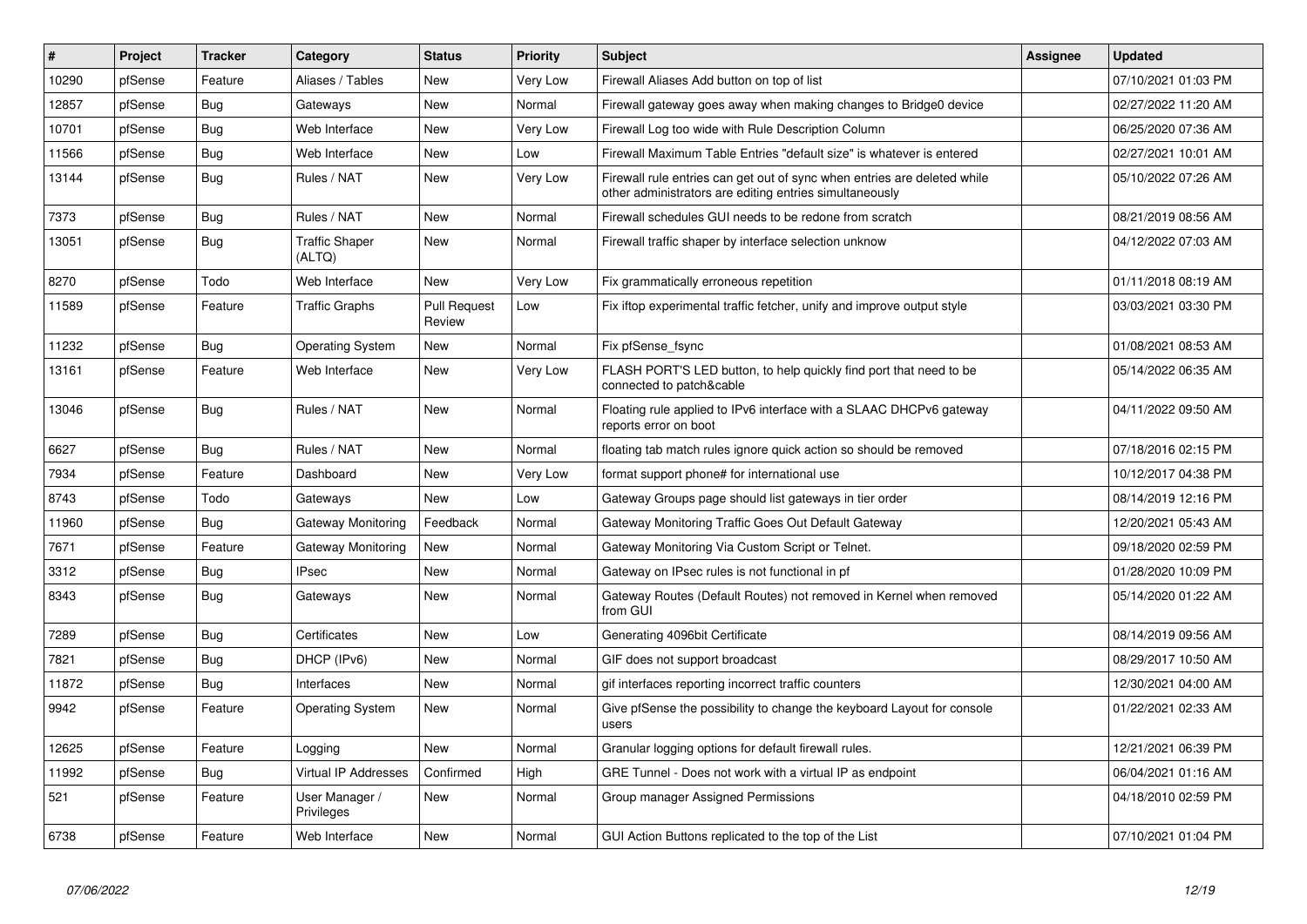| $\sharp$ | Project | <b>Tracker</b> | Category                        | <b>Status</b>                 | Priority | <b>Subject</b>                                                                                                                     | <b>Assignee</b> | <b>Updated</b>      |
|----------|---------|----------------|---------------------------------|-------------------------------|----------|------------------------------------------------------------------------------------------------------------------------------------|-----------------|---------------------|
| 12483    | pfSense | Bug            | Configuration<br>Backend        | New                           | Normal   | GUI creates inconsistent config.xml                                                                                                |                 | 10/23/2021 06:48 AM |
| 2323     | pfSense | Feature        | DHCP (IPv4)                     | <b>New</b>                    | Low      | GUI doesn't allow to configure DHCP server to serve IP addresses<br>belonging to subnets wich are not associated with an interface |                 | 08/19/2019 10:27 AM |
| 11666    | pfSense | <b>Bug</b>     | Logging                         | <b>New</b>                    | Normal   | GUI Firewall log search not parsing filter.log beyond hard coded limit                                                             |                 | 03/12/2021 11:38 AM |
| 7957     | pfSense | Feature        | Web Interface                   | <b>New</b>                    | Normal   | GUI theme - separate "colour" from "compact/normal" in theme dropdown                                                              |                 | 10/17/2017 06:58 AM |
| 1257     | pfSense | Feature        | Certificates                    | <b>Pull Request</b><br>Review | Normal   | Handle encypted CA/Certificate private keys                                                                                        |                 | 10/12/2020 07:12 AM |
| 12249    | pfSense | <b>Bug</b>     | Backup / Restore                | New                           | Normal   | HAProxy causing failed ACB backups                                                                                                 |                 | 11/15/2021 11:58 PM |
| 5887     | pfSense | <b>Bug</b>     | Interfaces                      | Confirmed                     | Normal   | hardware_offloading_applyflags sets/unsets most values when already set<br>correctlv                                               |                 | 07/06/2016 03:31 PM |
| 2308     | pfSense | Bug            | <b>Traffic Shaper</b><br>(ALTQ) | New                           | Normal   | HFSC WebUI doesn't check for "Bandwidth" setting                                                                                   |                 | 12/04/2012 07:12 PM |
| 12176    | pfSense | Todo           | Interfaces                      | <b>Pull Request</b><br>Review | Normal   | Hide WireGuard interfaces on appropriate pages                                                                                     |                 | 08/11/2021 12:52 AM |
| 7738     | pfSense | Feature        | <b>IPsec</b>                    | New                           | Normal   | Highlight which IPSec (or other VPN) crypto modes are<br>hardware-accelerated in the UI                                            |                 | 08/13/2019 03:46 PM |
| 7665     | pfSense | Bug            | Aliases / Tables                | New                           | Normal   | Host range validation for Aliases is not strict enough                                                                             |                 | 08/21/2019 11:01 AM |
| 7718     | pfSense | Feature        | Dynamic DNS                     | <b>New</b>                    | Very Low | Hostname for Custom DynDNS Updater.                                                                                                |                 | 07/24/2017 10:05 AM |
| 6539     | pfSense | Feature        | Rules / NAT                     | New                           | Normal   | ICMPv6 filtering requires multiple rules - no range support                                                                        |                 | 08/13/2019 01:23 PM |
| 6398     | pfSense | <b>Bug</b>     | Configuration<br>Backend        | New                           | Normal   | If config cannot be loaded due to corruption or bug, it isn't handled<br>gracefully (just stops)                                   |                 | 08/13/2019 01:23 PM |
| 10150    | pfSense | Bug            | <b>IGMP Proxy</b>               | <b>New</b>                    | Normal   | IGMP Proxy does not scale to hundreds of streams                                                                                   |                 | 01/03/2020 02:56 AM |
| 13276    | pfSense | Bug            | <b>IGMP Proxy</b>               | New                           | Normal   | IGMP Proxy Error Message for Logging Links to System Log Instead of<br>Routing Log                                                 |                 | 06/16/2022 07:48 PM |
| 13277    | pfSense | Bug            | <b>IGMP Proxy</b>               | New                           | Normal   | IGMP Proxy webConfigurator Page Always Produces Error                                                                              |                 | 06/16/2022 07:50 PM |
| 2335     | pfSense | <b>Bug</b>     | <b>Operating System</b>         | <b>New</b>                    | Normal   | <b>IGMPProxy and CARP Results in System Instability Upon Reboot</b>                                                                |                 | 07/19/2014 10:25 PM |
| 3382     | pfSense | <b>Bug</b>     | <b>IGMP Proxy</b>               | <b>New</b>                    | Normal   | IGMPPROXY fails with more than 32 interfaces                                                                                       |                 | 07/12/2016 11:01 PM |
| 9338     | pfSense | <b>Bug</b>     | <b>IGMP Proxy</b>               | <b>New</b>                    | Normal   | igmpproxy ignoring downstream vlan interface                                                                                       |                 | 02/22/2019 03:48 AM |
| 8711     | pfSense | <b>Bug</b>     | <b>IGMP Proxy</b>               | <b>New</b>                    | Normal   | igmpproxy with PPPoE Interfaces                                                                                                    |                 | 07/28/2018 09:21 AM |
| 12243    | pfSense | Todo           | Package System                  | <b>New</b>                    | Normal   | Implement "plugin interfaces()"                                                                                                    |                 | 02/07/2022 03:50 AM |
| 12875    | pfSense | <b>Bug</b>     | Package System                  | New                           | Normal   | Import zabbix-agent6 and zabbix-proxy6 from FreeBSD Ports                                                                          |                 | 05/28/2022 06:50 PM |
| 5445     | pfSense | Todo           | Web Interface                   | <b>New</b>                    | Normal   | Improve banner for "background activity"                                                                                           |                 | 02/06/2016 04:43 AM |
| 6469     | pfSense | Feature        | Console Menu                    | New                           | Normal   | Improve help + self documentation in console PHP shell                                                                             |                 | 08/13/2019 01:23 PM |
| 5835     | pfSense | Feature        | OpenVPN                         | <b>New</b>                    | Very Low | Improve OpenVPN client gateway detection in edge cases where the<br>remote does not send gateway information                       |                 | 03/20/2016 12:29 AM |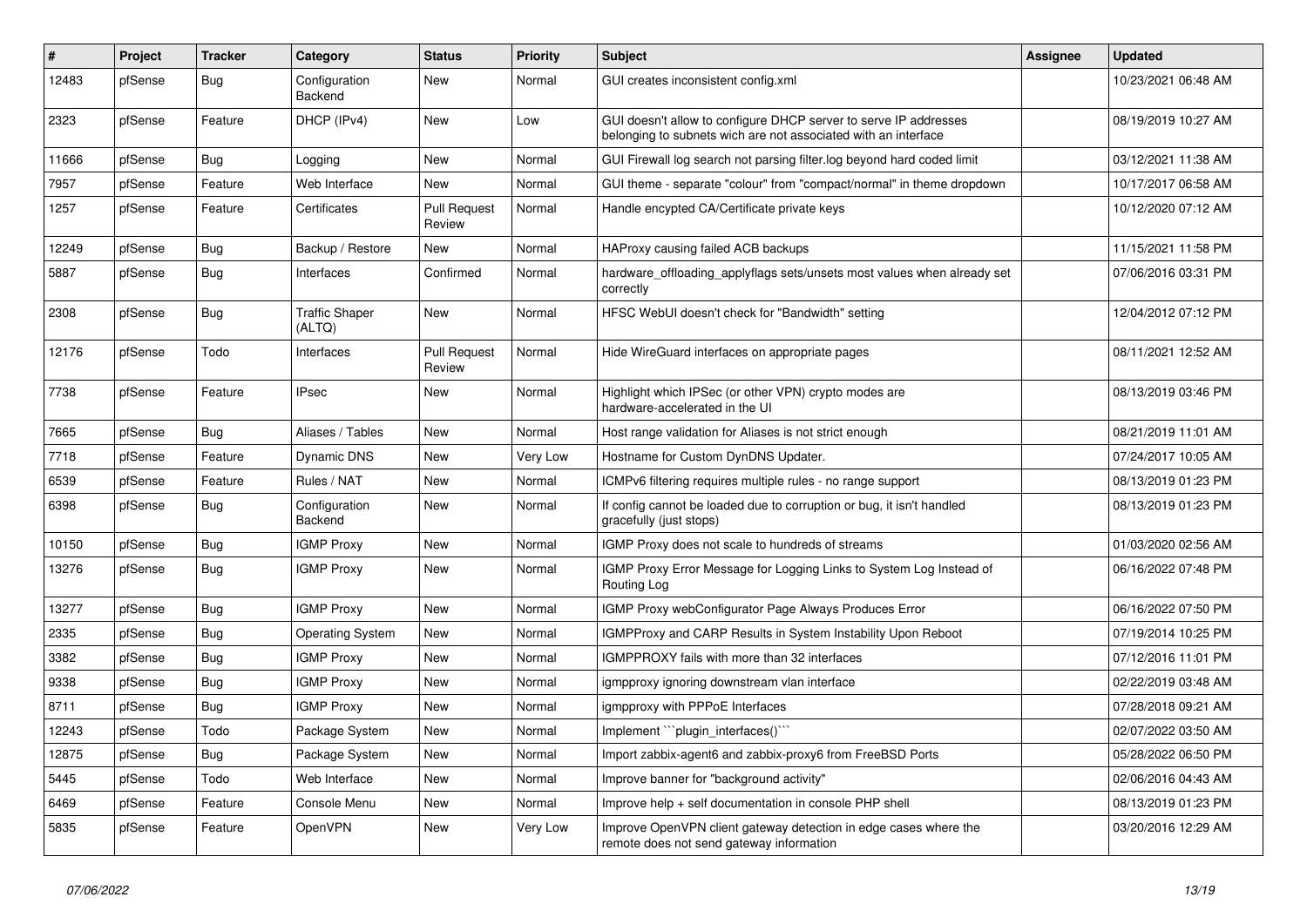| $\vert$ # | Project | <b>Tracker</b> | Category                        | <b>Status</b>                 | <b>Priority</b> | Subject                                                                                                                          | <b>Assignee</b> | <b>Updated</b>      |
|-----------|---------|----------------|---------------------------------|-------------------------------|-----------------|----------------------------------------------------------------------------------------------------------------------------------|-----------------|---------------------|
| 11730     | pfSense | <b>Bug</b>     | Web Interface                   | New                           | Normal          | Improve visibility of option selections in dark themes                                                                           |                 | 03/25/2021 09:38 PM |
| 5091      | pfSense | Bug            | Rules / NAT                     | Confirmed                     | Very Low        | In rule creation destination ports fields (from and to) are too small to read<br>ports aliases names                             |                 | 01/07/2020 07:48 AM |
| 9035      | pfSense | <b>Bug</b>     | Rules / NAT                     | <b>New</b>                    | Normal          | Inactive Interfaces are Hidden in Firewall Rules                                                                                 |                 | 08/14/2019 12:39 PM |
| 12066     | pfSense | Feature        | <b>Operating System</b>         | <b>New</b>                    | Very Low        | Include man and man pages for all core programs and packages                                                                     |                 | 06/21/2021 07:44 AM |
| 10952     | pfSense | Bug            | Rules / NAT                     | <b>New</b>                    | Low             | Inconsistency in Subnet Defaults Between Firewall Rules and Interface<br><b>Address Assignments</b>                              |                 | 10/09/2020 12:50 PM |
| 7402      | pfSense | <b>Bug</b>     | Web Interface                   | <b>New</b>                    | Normal          | Inconsistent use of htmlentities validation checks                                                                               |                 | 03/21/2017 08:58 AM |
| 8500      | pfSense | <b>Bug</b>     | <b>Dynamic DNS</b>              | New                           | Low             | Incorrect categorization of status/info messages from phpDynDNS                                                                  |                 | 08/16/2019 12:50 PM |
| 13295     | pfSense | Bug            | <b>Gateway Monitoring</b>       | <b>Pull Request</b><br>Review | Normal          | Incorrect function parameters for "get_dpinger_status()" call in "gwlb.inc"                                                      |                 | 06/28/2022 12:01 PM |
| 5413      | pfSense | Bug            | <b>DNS Resolver</b>             | Confirmed                     | High            | Incorrect Handling of Unbound Resolver [service restarts, cache loss, DNS<br>service interruption]                               |                 | 07/05/2022 03:26 AM |
| 11717     | pfSense | Bug            | Rules / NAT                     | <b>New</b>                    | Normal          | Incorrect port forwarding rules if Destination port alias is not equal to<br>Redirect target port alias                          |                 | 03/22/2021 06:06 AM |
| 11174     | pfSense | Bug            | <b>Traffic Shaper</b><br>(ALTQ) | Feedback                      | Normal          | Incorrect traffic shaping on pppoe interface                                                                                     |                 | 12/21/2020 11:21 PM |
| 11243     | pfSense | Feature        | Interfaces                      | <b>New</b>                    | Normal          | individual pfctl snort2c tables per interface only blocking IPs for specific<br>interface when a rule triggers in snort/suricata |                 | 01/14/2021 03:02 PM |
| 13158     | pfSense | <b>Bug</b>     | Web Interface                   | <b>New</b>                    | Normal          | Input validation error when applying limiter changes                                                                             |                 | 05/14/2022 05:32 PM |
| 1367      | pfSense | Feature        | Backup / Restore                | New                           | Normal          | Input validation on partial config restores                                                                                      |                 | 03/21/2011 01:16 AM |
| 11257     | pfSense | Feature        | Upgrade                         | New                           | Normal          | Installed Packages: Update all button                                                                                            |                 | 01/18/2021 10:45 AM |
| 1940      | pfSense | Todo           | Logging                         | <b>New</b>                    | Normal          | Integrate rSyslogd                                                                                                               |                 | 07/06/2018 02:11 PM |
| 12821     | pfSense | Regression     | Hardware / Drivers              | Confirmed                     | Normal          | Intel e1000 driver (em & igb) cannot pass VLAN0 tagged packets                                                                   |                 | 07/02/2022 09:01 PM |
| 12259     | pfSense | <b>Bug</b>     | <b>Operating System</b>         | New                           | Normal          | Intel em NICs Suffering Performance Degradation on FreeBSD12                                                                     |                 | 02/25/2022 09:28 PM |
| 10805     | pfSense | Feature        | Hardware / Drivers              | New                           | Normal          | Intel QAT (QuickAssist) encryption support for PfSense                                                                           |                 | 07/31/2020 03:13 PM |
| 4740      | pfSense | <b>Bug</b>     | Wireless                        | <b>New</b>                    | Normal          | Intel wireless kernel panic in infrastructure mode with WPA                                                                      |                 | 11/13/2020 08:38 AM |
| 10577     | pfSense | <b>Bug</b>     | Hardware / Drivers              | Feedback                      | Normal          | intel x553 (c3000 chipset) loading x520 driver                                                                                   |                 | 05/28/2020 03:59 AM |
| 8882      | pfSense | <b>Bug</b>     | Interfaces                      | Incomplete                    | Normal          | Interface assignments lost on reboot                                                                                             |                 | 02/17/2022 02:24 PM |
| 701       | pfSense | Feature        | Rules / NAT                     | New                           | Normal          | Interface groups with NAT                                                                                                        |                 | 05/11/2018 10:12 PM |
| 7113      | pfSense | <b>Bug</b>     | Dashboard                       | New                           | Normal          | Interface name in Traffic Graphs                                                                                                 |                 | 12/31/2021 05:40 PM |
| 3411      | pfSense | <b>Bug</b>     | Dashboard                       | New                           | Low             | Interfaces and statistics dashboard widgets very slow with large numbers of<br>interfaces                                        |                 | 01/24/2014 02:09 AM |
| 7857      | pfSense | Bug            | Dashboard                       | New                           | Very Low        | Interfaces Widget U/I fails to wrap IPV6 addresses when the string is too<br>wide for the widget                                 |                 | 08/13/2019 09:15 AM |
| 1521      | pfSense | Todo           | Routing                         | New                           | Normal          | Investigate FreeBSD route metric support for future versions                                                                     |                 | 05/12/2011 11:28 AM |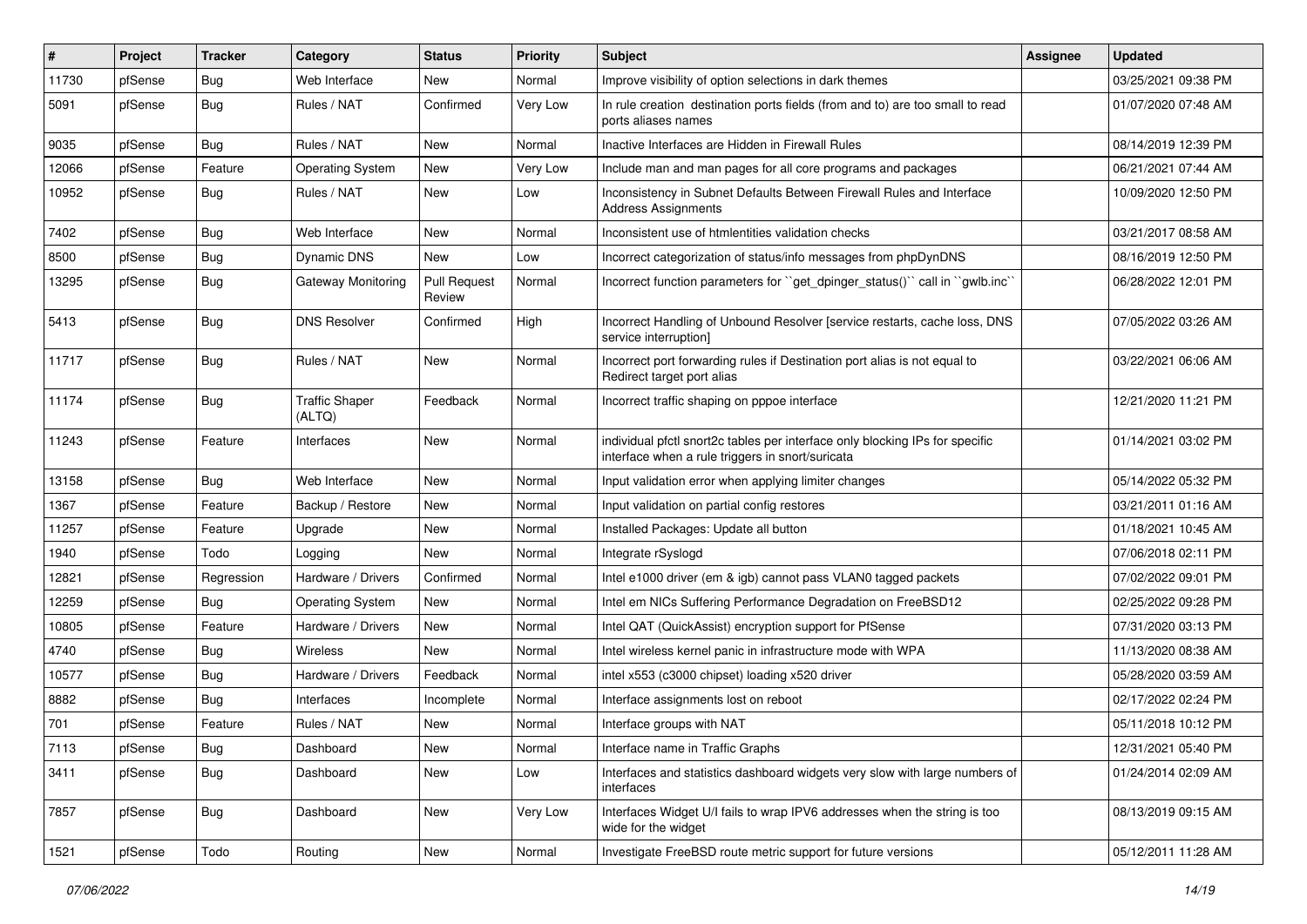| $\sharp$ | Project | <b>Tracker</b> | Category                                        | <b>Status</b> | Priority  | <b>Subject</b>                                                                                                                                                                | Assignee | <b>Updated</b>      |
|----------|---------|----------------|-------------------------------------------------|---------------|-----------|-------------------------------------------------------------------------------------------------------------------------------------------------------------------------------|----------|---------------------|
| 4474     | pfSense | Bug            | Package System                                  | Confirmed     | Normal    | IP address change triggers reload of all packages                                                                                                                             |          | 02/13/2017 07:21 AM |
| 10918    | pfSense | Feature        | Aliases / Tables                                | <b>New</b>    | Low       | IP Aliases de-duplication                                                                                                                                                     |          | 12/13/2020 11:37 PM |
| 12746    | pfSense | Feature        | Interfaces                                      | <b>New</b>    | High      | <b>IPoE feature for WAN interface</b>                                                                                                                                         |          | 02/01/2022 01:42 AM |
| 13000    | pfSense | Bug            | <b>IPsec</b>                                    | New           | Low       | IPsec AES-GCM encryption algorithm "Key Length" field should be labeled<br>'ICV Length"                                                                                       |          | 03/30/2022 07:40 AM |
| 6370     | pfSense | <b>Bug</b>     | <b>IPsec</b>                                    | Confirmed     | Normal    | IPSEC bound to WAN gateway group and Dynamic DNS doesn't to fail<br>back tunnel to WAN on DDNS update                                                                         |          | 08/31/2021 07:38 AM |
| 9857     | pfSense | Feature        | <b>IPsec</b>                                    | <b>New</b>    | Normal    | <b>IPsec Down/Up SMTP Notifications</b>                                                                                                                                       |          | 08/31/2021 08:07 AM |
| 4591     | pfSense | Feature        | <b>IPsec</b>                                    | New           | Normal    | IPSec Failover Support for IP Addresses instead of Dynamic DNS /<br><b>Failover Group</b>                                                                                     |          | 09/04/2020 12:17 AM |
| 13264    | pfSense | Feature        | <b>IPsec</b>                                    | <b>New</b>    | Normal    | IPSec Phase2 select multiple PFS key groups                                                                                                                                   |          | 06/10/2022 04:29 PM |
| 7420     | pfSense | <b>Bug</b>     | <b>IPsec</b>                                    | <b>New</b>    | Normal    | ipsec status freezing                                                                                                                                                         |          | 02/13/2020 09:09 AM |
| 5331     | pfSense | Feature        | <b>IPsec</b>                                    | <b>New</b>    | Normal    | IPSec table for tuning strongswan.conf                                                                                                                                        |          | 05/05/2021 12:10 AM |
| 6668     | pfSense | <b>Bug</b>     | <b>IPsec</b>                                    | Feedback      | Normal    | IPSec tunnel + L2TP/IPSec VPN - wrong PSK chosen by pfSense                                                                                                                   |          | 09/21/2019 02:07 AM |
| 7773     | pfSense | Feature        | <b>IPsec</b>                                    | <b>New</b>    | Normal    | IPSec using IKEv2 with split DNS not using provided domain names                                                                                                              |          | 08/15/2017 05:25 PM |
| 8686     | pfSense | <b>Bug</b>     | <b>IPsec</b>                                    | <b>New</b>    | Normal    | IPsec VTI: Assigned interface firewall rules are never parsed                                                                                                                 |          | 02/10/2021 12:15 PM |
| 6213     | pfSense | Feature        | <b>IPsec</b>                                    | <b>New</b>    | Normal    | IPSEC: IPV4/IPV6 dual-interface-stack support for Mobile IKE                                                                                                                  |          | 04/20/2016 07:48 AM |
| 6289     | pfSense | <b>Bug</b>     | Interfaces                                      | <b>New</b>    | Normal    | IPv6 address not given to track6 interfaces on create                                                                                                                         |          | 12/30/2021 04:17 AM |
| 9650     | pfSense | Bug            | Gateways                                        | <b>New</b>    | Normal    | IPv6 connection drops (ir-)regular on Kabelvodafone (German cable ISP)                                                                                                        |          | 07/27/2019 07:14 AM |
| 7303     | pfSense | Bug            | <b>IPv6 Router</b><br>Advertisements<br>(RADVD) | New           | Normal    | ipv6 connectivity lost on pfSense reboot                                                                                                                                      |          | 08/20/2019 12:23 PM |
| 8599     | pfSense | Feature        | Rules / NAT                                     | <b>New</b>    | Very Low  | <b>IPv6</b> flow labels                                                                                                                                                       |          | 07/16/2018 07:36 AM |
| 9837     | pfSense | <b>Bug</b>     | Interfaces                                      | <b>New</b>    | Very Low  | ipv6 is not completely disabled on the interfaces                                                                                                                             |          | 10/24/2019 01:16 AM |
| 12421    | pfSense | Bug            | Rules / NAT                                     | <b>New</b>    | Normal    | IPV6 limiter bug                                                                                                                                                              |          | 10/02/2021 08:44 AM |
| 6011     | pfSense | Bug            | Web Interface                                   | Confirmed     | Low       | IPv6 link local fails HTTP REFERER check                                                                                                                                      |          | 09/04/2016 09:57 AM |
| 3326     | pfSense | Bug            | PPP Interfaces                                  | New           | Normal    | IPv6 only PPPoE connection                                                                                                                                                    |          | 11/18/2013 09:37 AM |
| 9295     | pfSense | Bug            | <b>PPPoE Server</b>                             | <b>New</b>    | Very High | IPv6 PD does not work with PPPOE (Server & Client)                                                                                                                            |          | 05/15/2022 10:53 AM |
| 6541     | pfSense | <b>Bug</b>     | <b>IPv6 Router</b><br>Advertisements<br>(RADVD) | New           | Normal    | IPv6 RAs always include on-link prefix; clients may not use DHCPv6<br>managed addresses                                                                                       |          | 08/13/2019 03:23 PM |
| 13248    | pfSense | Regression     | DHCP (IPv6)                                     | New           | Normal    | IPv6 Router Advertisements runs when config.xml does not contain an<br>entry for the interface                                                                                |          | 06/05/2022 07:44 PM |
| 8158     | pfSense | <b>Bug</b>     | Interfaces                                      | <b>New</b>    | High      | IPv6 Track Interface issue with more than one WAN-Gateway and a<br>number of internal interfaces at least track interface from one interface<br>does not work on regular base |          | 12/03/2017 09:00 AM |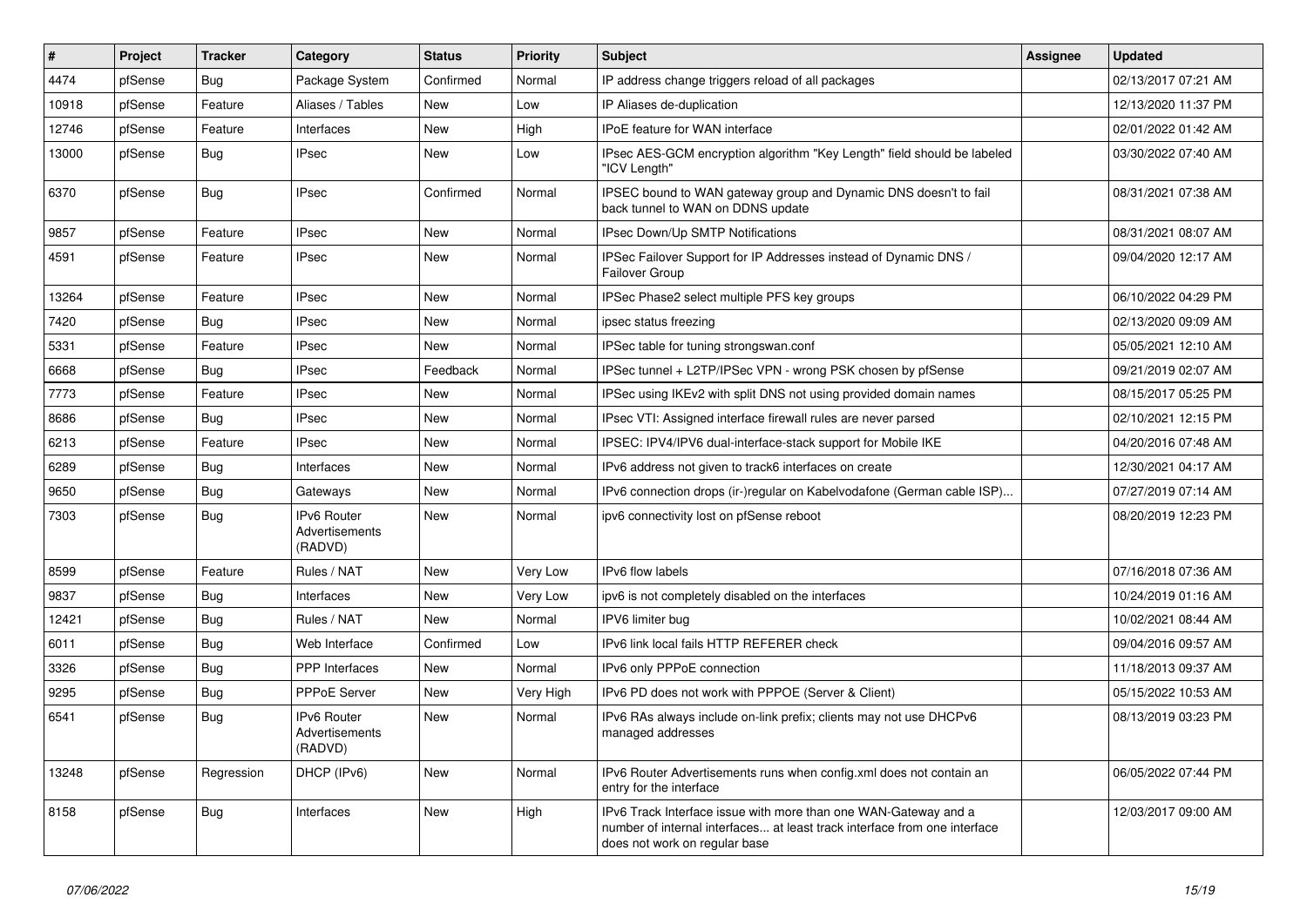| $\pmb{\#}$ | Project | <b>Tracker</b> | Category                            | <b>Status</b> | Priority | <b>Subject</b>                                                                                                          | Assignee | <b>Updated</b>      |
|------------|---------|----------------|-------------------------------------|---------------|----------|-------------------------------------------------------------------------------------------------------------------------|----------|---------------------|
| 9136       | pfSense | Bug            | DHCP (IPv6)                         | New           | High     | IPv6 Tracking Interfaces Lose IPv6 Address in Certain Cases                                                             |          | 04/21/2022 12:39 PM |
| 7788       | pfSense | Bug            | Dashboard                           | New           | Low      | Irregular updating of widgets like cpu/uptime on system widget.                                                         |          | 08/21/2019 09:03 AM |
| 7040       | pfSense | <b>Bug</b>     | Interfaces                          | New           | Normal   | Issue when disabling an interface                                                                                       |          | 12/26/2016 02:56 AM |
| 8401       | pfSense | <b>Bug</b>     | Installer                           | <b>New</b>    | Normal   | Issues related to keys representing alphabetic characters specific to<br>Scandinavian languages and to some other keys. |          | 03/30/2018 11:06 AM |
| 10544      | pfSense | <b>Bug</b>     | User Manager /<br>Privileges        | <b>New</b>    | Normal   | It's not possible to add a user to group operator using the gui                                                         |          | 04/21/2022 12:39 PM |
| 11556      | pfSense | Bug            | Rules / NAT                         | <b>New</b>    | Normal   | Kill all states associated with a NAT address                                                                           |          | 03/19/2021 10:29 AM |
| 1667       | pfSense | Bug            | L <sub>2</sub> TP                   | New           | Normal   | L2TP server does not respond properly from a CARP VIP                                                                   |          | 12/11/2021 07:43 PM |
| 7563       | pfSense | Feature        | L <sub>2</sub> TP                   | <b>New</b>    | Normal   | 2tp Suggestion: consider allowing IP/Subnet for the user.                                                               |          | 08/21/2019 10:52 AM |
| 33         | pfSense | Todo           | User Manager /<br>Privileges        | New           | Normal   | L2TP users integration with user manager                                                                                |          | 02/06/2016 04:53 AM |
| 11761      | pfSense | Bug            | L <sub>2</sub> TP                   | <b>New</b>    | Normal   | L2TP/IPsec VPN : PPP LCP negotiation occurs before user authentication                                                  |          | 03/31/2021 04:52 AM |
| 2504       | pfSense | Feature        | <b>LAGG Interfaces</b>              | New           | Normal   | lagg enhancements                                                                                                       |          | 01/08/2021 12:17 PM |
| 10271      | pfSense | Bug            | Web Interface                       | New           | Normal   | Large number of VLAN/LANs make "Interfaces" menu hard to access                                                         |          | 02/20/2020 04:46 AM |
| 13093      | pfSense | Bug            | Authentication                      | In Progress   | Normal   | LDAP authentication fails with extended query and RFC2307 group<br>lookups enabled                                      |          | 07/03/2022 08:37 AM |
| 12726      | pfSense | <b>Bug</b>     | Authentication                      | New           | Normal   | LDAP select container button auto populate                                                                              |          | 01/25/2022 01:48 PM |
| 12283      | pfSense | Bug            | Authentication                      | New           | Normal   | LDAP/RADIUS authentication servers configuration does not allow source<br>IP address to be specified                    |          | 08/20/2021 01:15 AM |
| 8346       | pfSense | Feature        | <b>IPsec</b>                        | <b>New</b>    | Normal   | Let pFSense act as an IPSec XAuth VPN Client                                                                            |          | 02/23/2018 07:39 AM |
| 1848       | pfSense | <b>Bug</b>     | <b>Traffic Shaper</b><br>(Limiters) | Confirmed     | Normal   | Limiters after policy routing has taken place do not behave correctly                                                   |          | 10/25/2014 09:18 PM |
| 9038       | pfSense | Feature        | Logging                             | New           | Normal   | Live view of any log file                                                                                               |          | 08/19/2019 02:55 PM |
| 11412      | pfSense | <b>Bug</b>     | Interfaces                          | New           | Normal   | LLDPD Package Doesn't Work with Switchports                                                                             |          | 02/12/2021 08:12 PM |
| 6481       | pfSense | <b>Bug</b>     | <b>IPsec</b>                        | New           | Normal   | loading EAP RADIUS method failed                                                                                        |          | 03/24/2020 04:25 PM |
| 12734      | pfSense | <b>Bug</b>     | Web Interface                       | Incomplete    | Low      | Long hostname breaks DHCP leases layout                                                                                 |          | 01/31/2022 01:03 PM |
| 2965       | pfSense | Feature        | Rules / NAT                         | <b>New</b>    | Normal   | Mac Firewalling                                                                                                         |          | 04/24/2013 12:02 PM |
| 3288       | pfSense | Feature        | Rules / NAT                         | <b>New</b>    | Normal   | Macros for Interface Networks on Outbound NAT rule Source drop-down                                                     |          | 08/21/2019 11:02 AM |
| 8502       | pfSense | <b>Bug</b>     | Web Interface                       | Confirmed     | Low      | main (top) menu items do not drop down in some cases                                                                    |          | 07/06/2020 02:39 PM |
| 7799       | pfSense | Feature        | Rules / NAT                         | New           | Normal   | Make an ajax call to toggle logging by clicking on the logging icon next to a<br>rule                                   |          | 08/13/2019 09:40 AM |
| 9718       | pfSense | Feature        | Diagnostics                         | New           | Low      | Make diag states summary table sortable                                                                                 |          | 10/06/2020 09:12 AM |
| 9336       | pfSense | Feature        | <b>Notifications</b>                | New           | Very Low | Make Dynamic DNS update notification e-mail optional                                                                    |          | 02/18/2019 11:49 AM |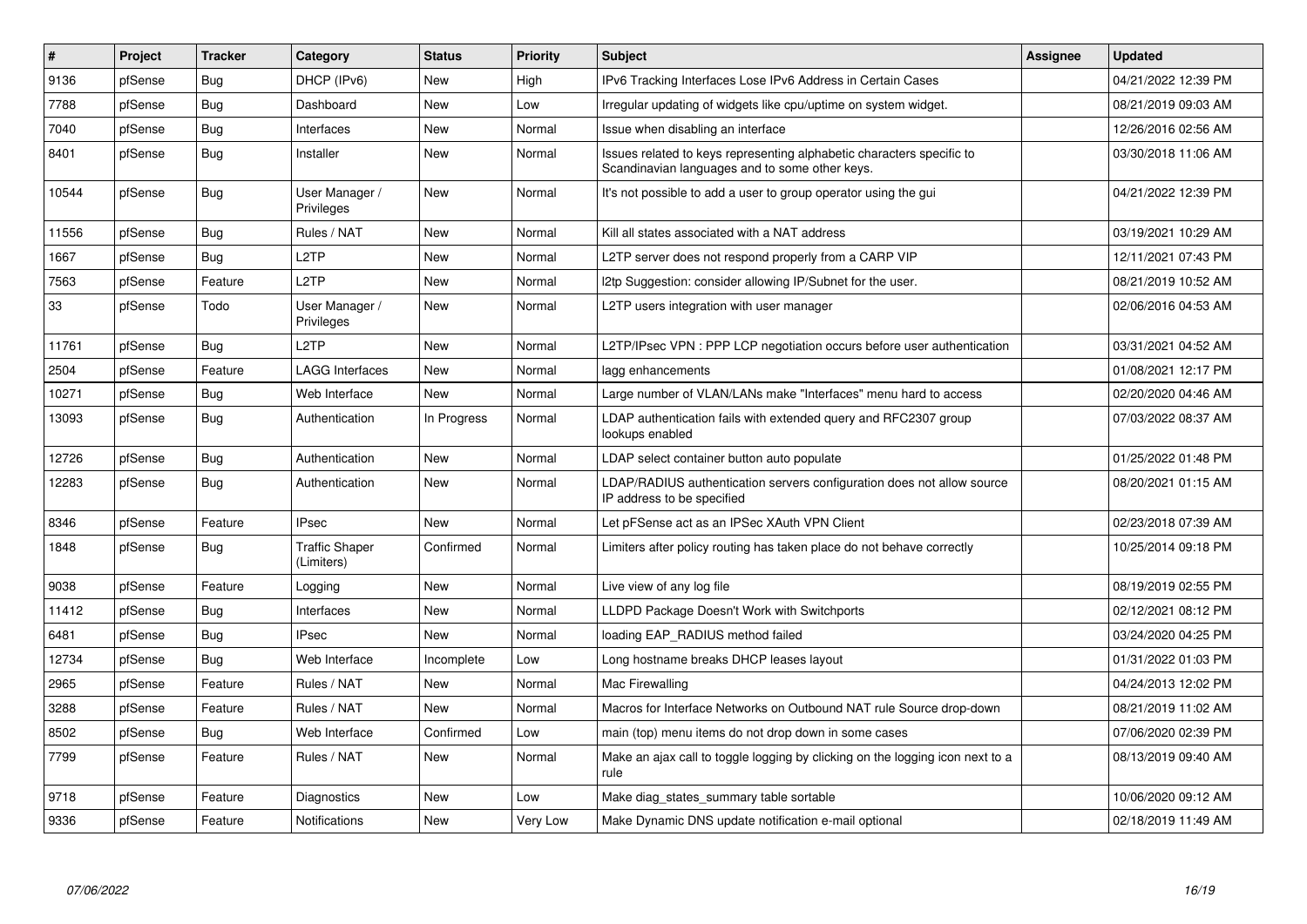| #     | Project | <b>Tracker</b> | Category                                 | <b>Status</b>                 | <b>Priority</b> | <b>Subject</b>                                                                                                        | Assignee | <b>Updated</b>      |
|-------|---------|----------------|------------------------------------------|-------------------------------|-----------------|-----------------------------------------------------------------------------------------------------------------------|----------|---------------------|
| 8262  | pfSense | Feature        | IPv6 Router<br>Advertisements<br>(RADVD) | New                           | Normal          | Make each prefix flags configurable separately.                                                                       |          | 01/16/2018 12:35 PM |
| 4798  | pfSense | Feature        | <b>DNS Resolver</b>                      | <b>New</b>                    | Normal          | Make host and domain overrides available to both DNS Resolver and DNS<br>Forwarder                                    |          | 06/29/2015 02:14 AM |
| 3859  | pfSense | Feature        | Gateway Monitoring                       | New                           | Low             | Make it possible to set the source IP address for gateway monitoring                                                  |          | 11/06/2016 10:12 PM |
| 13003 | pfSense | Bug            | Hardware / Drivers                       | New                           | Normal          | Malicious Driver Detection event on ixl driver                                                                        |          | 06/25/2022 05:00 PM |
| 13076 | pfSense | Bug            | Gateway Monitoring                       | New                           | Normal          | Marking a gateway as down does not affect IPsec entries using gateway<br>groups                                       |          | 06/28/2022 12:01 PM |
| 9464  | pfSense | Feature        | Interfaces                               | New                           | Normal          | Marvell 6000 -- netgate hardware (e.g.: XG-7100, XG-3100) internal switch<br><b>LACP</b> support                      |          | 04/08/2019 07:58 AM |
| 13072 | pfSense | Feature        | <b>Traffic Shaper</b><br>(ALTQ)          | <b>Pull Request</b><br>Review | Very Low        | Matching background/font colors of queue values with dark theme.                                                      |          | 04/19/2022 07:32 AM |
| 12938 | pfSense | Bug            | IPv6 Router<br>Advertisements<br>(RADVD) | <b>New</b>                    | Normal          | MaxRtrAdvInterval would allow stale DNS servers to be deleted faster                                                  |          | 03/12/2022 09:37 AM |
| 9094  | pfSense | Bug            | Hardware / Drivers                       | Assigned                      | Normal          | MBT console settings are not forced to video console                                                                  |          | 11/07/2018 10:23 AM |
| 12095 | pfSense | Bug            | Authentication                           | New                           | Normal          | Memory leak in pcscd                                                                                                  |          | 06/01/2022 01:01 PM |
| 6055  | pfSense | <b>Bug</b>     | Package System                           | Confirmed                     | Low             | Menu items may remain from packages no longer installed                                                               |          | 06/18/2021 08:46 PM |
| 7238  | pfSense | <b>Bug</b>     | Web Interface                            | New                           | Normal          | Menu layout broken when using "Hostname in Menu" with long hostnames                                                  |          | 02/21/2017 07:01 AM |
| 6926  | pfSense | Bug            | UPnP/NAT-PMP                             | New                           | Normal          | Miniupnp advertising expired IPv6 address                                                                             |          | 01/15/2022 08:29 PM |
| 7747  | pfSense | Feature        | Console Menu                             | New                           | Normal          | Minor UI Tweak: Make hitting enter on the console (esp via SSH) should<br>not log you out, but simply redraw the menu |          | 08/01/2017 04:03 PM |
| 8846  | pfSense | <b>Bug</b>     | Gateways                                 | <b>New</b>                    | Low             | Misleading gateway error message adding/editing static routes using a<br>disabled interface                           |          | 08/21/2019 11:29 AM |
| 11731 | pfSense | <b>Bug</b>     | Hardware / Drivers                       | <b>New</b>                    | Normal          | Missing support for Realtek USB NICs                                                                                  |          | 03/30/2021 04:32 AM |
| 4688  | pfSense | Feature        | <b>IPsec</b>                             | New                           | Normal          | Missing TFC Traffic Flow Confidentiality support                                                                      |          | 11/15/2021 12:27 PM |
| 3162  | pfSense | Feature        | PPP Interfaces                           | New                           | Low             | <b>MLPPP Status of connections</b>                                                                                    |          | 08/20/2019 10:20 AM |
| 9698  | pfSense | <b>Bug</b>     | <b>RRD Graphs</b>                        | New                           | Normal          | Monitoring graphs do not retain state after auto-refresh                                                              |          | 08/26/2019 02:09 AM |
| 9621  | pfSense | Feature        | User Manager /<br>Privileges             | New                           | Normal          | More convenient deletion of single user privileges                                                                    |          | 07/09/2019 03:09 AM |
| 12522 | pfSense | Feature        | OpenVPN                                  | New                           | Very Low        | More flexible Client-Specific Override options for controlling options pushed<br>to clients                           |          | 04/11/2022 03:11 PM |
| 8113  | pfSense | Bug            | Interfaces                               | New                           | Normal          | MTU setting on bridge, openvpn clients ignored                                                                        |          | 12/31/2021 05:55 PM |
| 228   | pfSense | Feature        | Multi-WAN                                | New                           | Normal          | Multi-WAN support with same gateway on multiple WANs                                                                  |          | 04/11/2015 01:10 AM |
| 11954 | pfSense | Feature        | <b>IGMP Proxy</b>                        | New                           | Normal          | Multicast limits                                                                                                      |          | 05/25/2021 12:36 AM |
| 13168 | pfSense | Feature        | Dashboard                                | New                           | Low             | Multiple Dashboard views for a single user                                                                            |          | 05/16/2022 07:53 AM |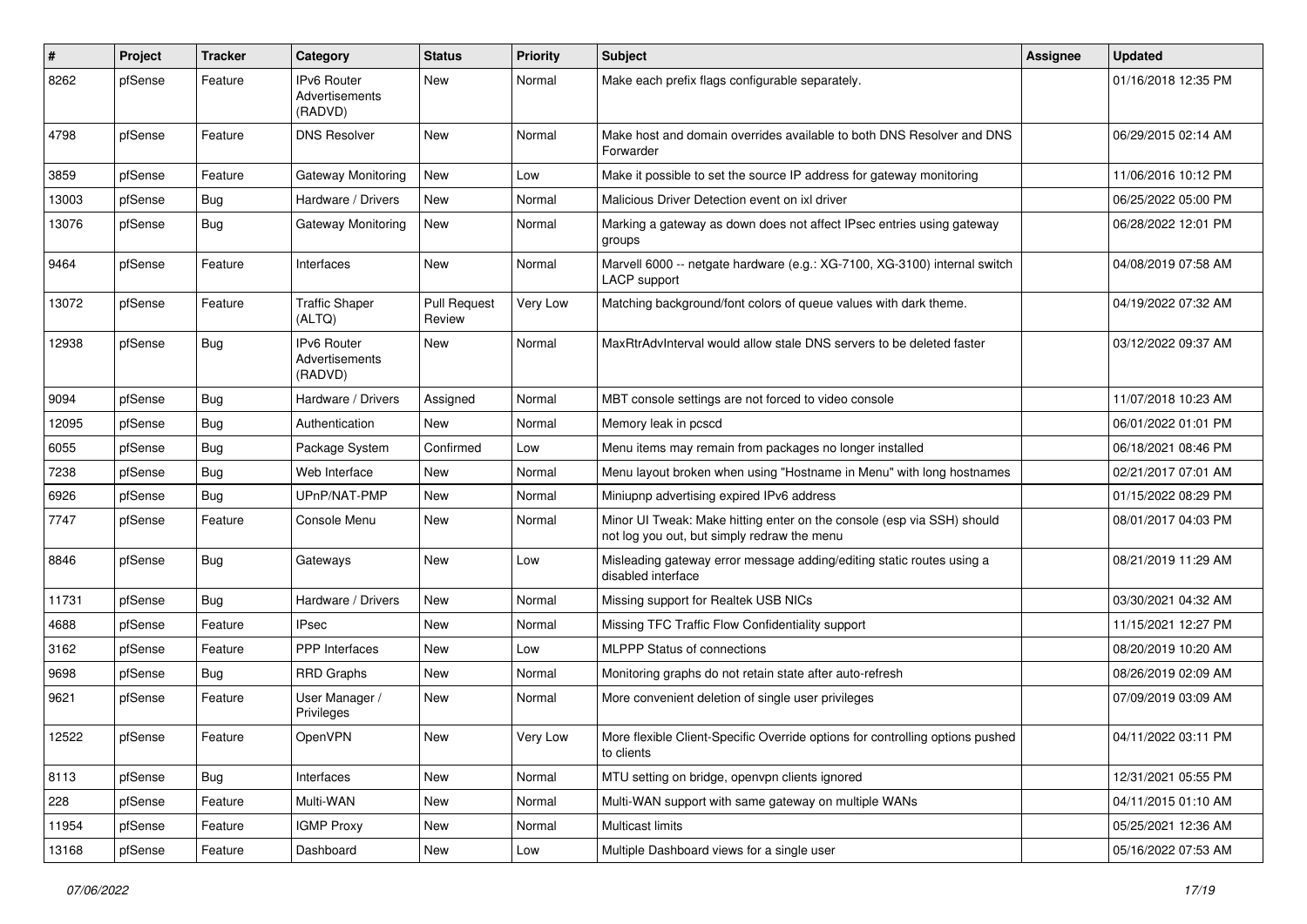| #     | Project | <b>Tracker</b> | Category              | <b>Status</b> | <b>Priority</b> | <b>Subject</b>                                                                                                  | Assignee | <b>Updated</b>      |
|-------|---------|----------------|-----------------------|---------------|-----------------|-----------------------------------------------------------------------------------------------------------------|----------|---------------------|
| 12823 | pfSense | Bug            | DHCP (IPv6)           | <b>New</b>    | Normal          | Multiple DHCP6 WAN connections PPPoE interface 'defached' status                                                |          | 02/18/2022 05:39 AM |
| 9504  | pfSense | <b>Bug</b>     | Dynamic DNS           | <b>New</b>    | Normal          | Multiple Dynamic DNS update notifications for the same interface, not<br>differentiated by the hostname         |          | 05/07/2019 07:46 AM |
| 3696  | pfSense | Feature        | Backup / Restore      | New           | Normal          | Multiple items backup/restore                                                                                   |          | 06/06/2014 02:33 PM |
| 8233  | pfSense | <b>Bug</b>     | <b>NAT Reflection</b> | New           | Very Low        | NAT reflection back to originating host broken when using FQDN-based IP<br>aliases                              |          | 08/21/2019 10:53 AM |
| 2042  | pfSense | Bug            | <b>NAT Reflection</b> | Confirmed     | Low             | NAT reflection doesn't apply to self-initiated traffic                                                          |          | 01/21/2021 10:38 PM |
| 9179  | pfSense | <b>Bug</b>     | <b>NAT Reflection</b> | <b>New</b>    | Normal          | NAT reflection fix implemented for #8604 is causing WebUI and XMLRPC<br>to fail on slave                        |          | 03/27/2020 08:01 PM |
| 7848  | pfSense | Bug            | Diagnostics           | New           | Low             | NDP Table Sort by Expiration Error                                                                              |          | 08/26/2019 02:56 PM |
| 5510  | pfSense | Feature        | Package System        | New           | Normal          | Need a simple way to enable/disable package-installed services                                                  |          | 04/21/2022 12:39 PM |
| 8641  | pfSense | Feature        | Web Interface         | <b>New</b>    | Normal          | Need way to disable HSTS and/or replace webConfigurator certificate from<br><b>CLI</b>                          |          | 07/16/2018 10:21 AM |
| 10137 | pfSense | Feature        | Package System        | <b>New</b>    | Normal          | net-mgmt/arpwatch: Update to 3.0                                                                                |          | 12/30/2019 05:16 PM |
| 8804  | pfSense | Bug            | <b>PPP</b> Interfaces | New           | Normal          | Netgate SG-1000 PPPoE Keepalives not prioritized, internet drops                                                |          | 08/20/2019 10:06 AM |
| 11657 | pfSense | Bug            | Interfaces            | New           | Normal          | netmap ring reinit error                                                                                        |          | 03/18/2021 10:32 PM |
| 12853 | pfSense | <b>Bug</b>     | <b>NAT Reflection</b> | Feedback      | High            | Network Address Translation - Pure NAT pfsense freeze after reboot                                              |          | 02/22/2022 08:40 AM |
| 3697  | pfSense | Feature        | Backup / Restore      | <b>New</b>    | Normal          | New backup/restore area: Certificates                                                                           |          | 03/11/2017 11:30 AM |
| 6615  | pfSense | Feature        | DHCP (IPv4)           | New           | Normal          | new DHCP server option                                                                                          |          | 08/13/2019 01:39 PM |
| 7030  | pfSense | Feature        | Multi-WAN             | New           | Very Low        | New Feature Load Balance Per Amount Of GB                                                                       |          | 08/13/2019 02:56 PM |
| 3358  | pfSense | <b>Bug</b>     | Package System        | <b>New</b>    | Normal          | new version of <include_file> is not required during reinstall_all</include_file>                               |          | 12/26/2014 12:13 PM |
| 6823  | pfSense | Bug            | Interfaces            | New           | Normal          | No connectivity after changing link state to UP                                                                 |          | 04/21/2022 12:39 PM |
| 5556  | pfSense | Feature        | Diagnostics           | New           | Normal          | No error when downloading non-existing file on Diagnostics/Execute                                              |          | 08/20/2019 03:43 PM |
| 1890  | pfSense | <b>Bug</b>     | <b>Translations</b>   | New           | Normal          | No gettext support in console scripts                                                                           |          | 08/13/2019 12:24 PM |
| 3889  | pfSense | Bug            | <b>XML Parser</b>     | Confirmed     | Low             | Non relevant changes in config.xml                                                                              |          | 08/13/2019 12:23 PM |
| 10690 | pfSense | Bug            | Installer             | New           | Low             | Not possible to make UFS install on ZFS formatted drive                                                         |          | 04/21/2022 12:39 PM |
| 1506  | pfSense | Feature        | <b>Notifications</b>  | <b>New</b>    | Normal          | Notifications should spool                                                                                      |          | 05/05/2011 12:58 PM |
| 7287  | pfSense | Feature        | <b>NTPD</b>           | New           | Normal          | NTP add support for ACTS ref clock                                                                              |          | 10/12/2020 07:45 AM |
| 7201  | pfSense | Feature        | <b>NTPD</b>           | <b>New</b>    | Normal          | NTP Support multiple GPS reference clocks                                                                       |          | 04/27/2021 12:31 PM |
| 4604  | pfSense | <b>Bug</b>     | <b>NTPD</b>           | New           | Normal          | NTP time server entries may or may not work, depending upon interfaces<br>selected when configuring NTP service |          | 12/11/2021 07:59 PM |
| 8149  | pfSense | Feature        | <b>NTPD</b>           | New           | Normal          | <b>NTPsec</b>                                                                                                   |          | 10/11/2020 10:59 AM |
| 5355  | pfSense | Bug            | <b>IPsec</b>          | <b>New</b>    | High            | on Dynamic WAN IP (DHCP Client) it takes 10 minutes before Phase1<br>reconnects                                 |          | 07/08/2016 10:29 PM |